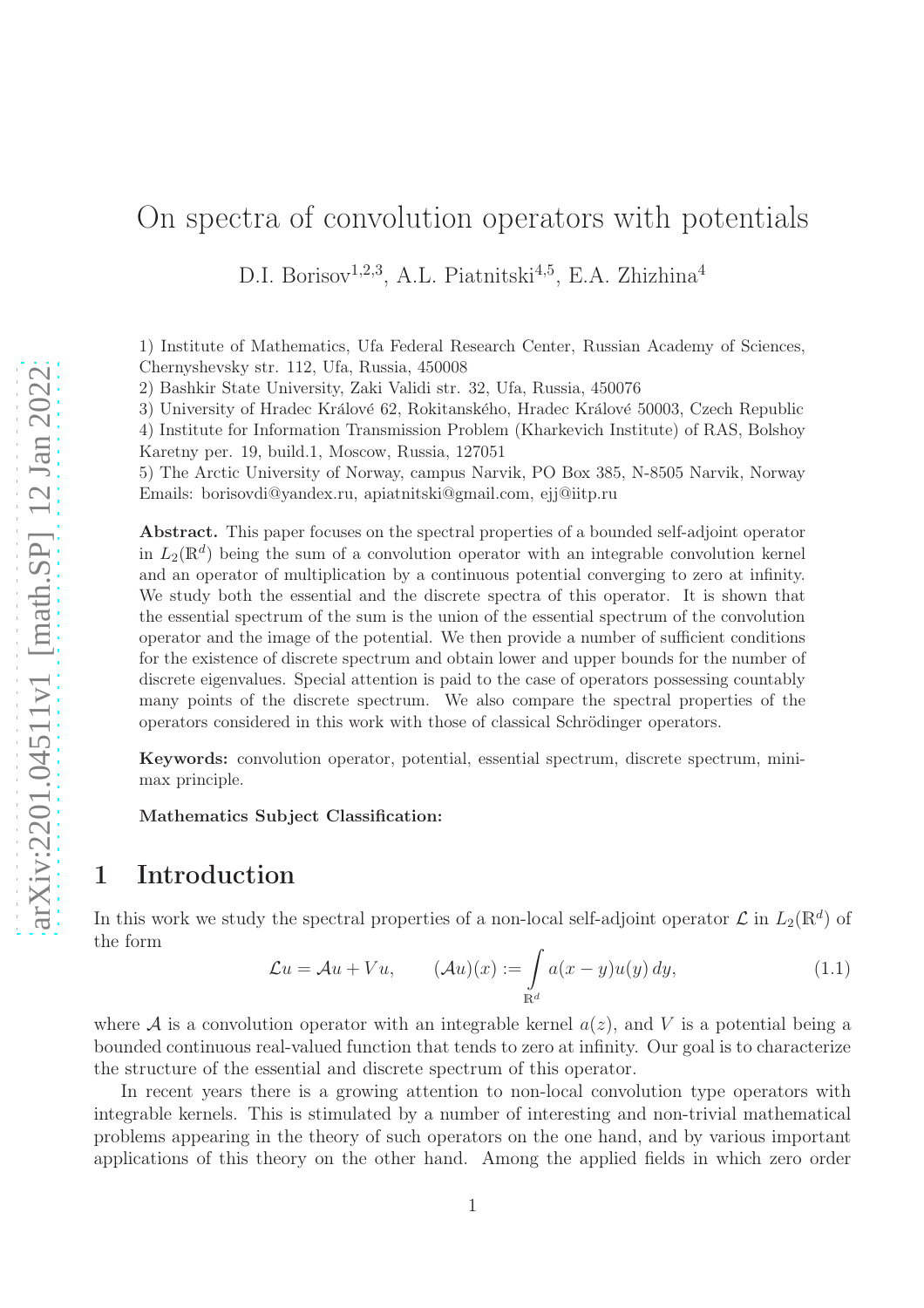convolution type operators are of essential importance we mention population dynamics, ecological problems and porous media theory. In particular, in the population dynamics models the operators defined in (1.1) with a non-negative function  $a(\cdot)$  can be used to analyse the spread of infections or the growth of biological populations of plants or animals.

A rigorous mathematical theory of population dynamics relies on the so called contact model in continuum, see e.g. [3, 7, 8]. This model deals with a birth and death process that describes the evolution of stochastic interacting infinite-particle systems in terms of birth and death rates. The function  $a(\cdot)$  is called the dispersal kernel, it defines the distribution of a position of a newly born particle in the configuration.

The evolution of the first correlation function denoted by  $u(x, t)$  and being the density of a population is described by the following Cauchy problem:

$$
\frac{\partial u}{\partial t} = \mathcal{L}u - \langle a \rangle u, \quad u = u(t, x), \quad x \in \mathbb{R}^d, \quad t \ge 0, \qquad u(0, x) = u_0(x) \ge 0, \tag{1.2}
$$

where  $\langle a \rangle = \int$  $\mathbb{R}^d$  $a(z) dz$ . The potential  $V(x)$  in (1.2) is a real-valued function defined as the

difference between the birth and death rates at point  $x \in \mathbb{R}^d$ . In spatially inhomogeneous environments the birth and death rates are functions of the position in the space and thus the potential  $V(x)$  need not be equal to a constant. It is assumed that at infinity the birth and death rates coincide so that  $V(x)$  tends to zero as  $|x| \to \infty$ .

This gives rise to an interesting mathematical question that reads: find a class of potentials  $V(\cdot)$  and dispersal kernels  $a(\cdot)$  for which the operator  $\mathcal{L} - \langle a \rangle$  has a positive spectrum and thus the density of population shows an exponential growth everywhere in the space. The problem of the existence of a positive eigenvalue has been discussed in [2, 4, 6], and the structure of the principal eigenfunction has been investigated in [5].

It is known, see, for instance, [9, Theorem 19.1], that in the region  $x \lesssim \sqrt{t}$  the large time asymptotics of the fundamental solution of the equation

$$
\partial_t v(x,t) = \int_{\mathbb{R}^d} a(x-y) \big( v(y,t) - v(x,t) \big) dy \tag{1.3}
$$

coincides with that of the heat kernel of the operator  $\text{div}(\hat{a} \nabla)$  with

$$
\hat{a}_{ij} = \int_{\mathbb{R}^d} z_i z_j a(z) dz.
$$

Therefore, it is natural to consider the operator on the right-hand side of (1.3) as an approximation of the Laplacian and to call  $\mathcal L$  a non-local Schrödinger operator.

The operator  $\mathcal L$  defined in (1.1) can be regarded as a perturbation of the convolution operator  $A$  by the potential V or vice versa, a perturbation of the multiplication operator by the convolution one. From this point of view, there is a clear analogy with spectral properties of the Schrödinger operators perturbed by potentials or other lower order perturbations. There is a vast literature and hundreds of works devoted to such operators. Not trying to mention all of them, we just cite few classical works [10], [11], [12], [13] and a recent book [14]. However, there exists a fundamental difference between the classical Schrödinger operator and the nonlocal Schrödinger operator of the form  $(1.1)$ . The potential term in the classical Schrödinger operator is a relatively compact perturbation of the Laplacian, while the terms of the operator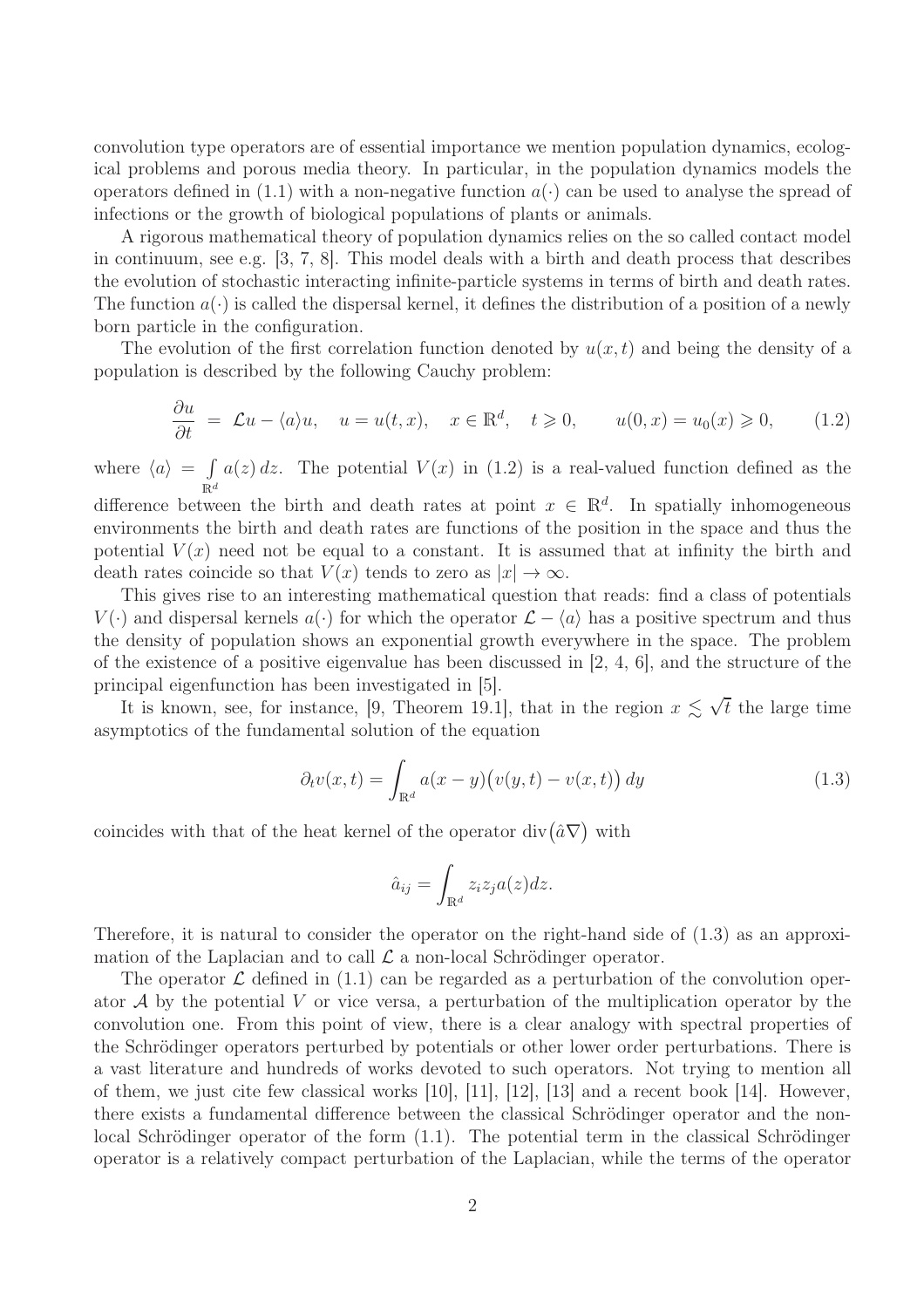$\mathcal L$  in (1.1) are equipollent. As our main results show, this fact makes the spectral pictures for such operators and for classical Schrödinger operators rather different.

In the present paper two conditions are imposed on the kernel  $a(\cdot)$ . Namely, we assume that  $a(-z) = \overline{a(z)}$  for all  $z \in \mathbb{R}^d$ , and  $a \in L_1(\mathbb{R}^d)$ . The first condition makes the operator  $\mathcal{L}$ symmetric, while the second one ensures that A is bounded in  $L_2(\mathbb{R}^d)$ . The function V is real, continuous, and vanishes at infinity. Observe that the operator  $A$  is unitary equivalent to the operator of multiplication by the Fourier image of the function  $a(\cdot)$  and that this Fourier image is a continuous function that vanishes at infinity.

Our first result characterizes the essential spectrum of operator  $\mathcal{L}$  in  $L_2(\mathbb{R}^d)$ . We show that  $\sigma_{\text{ess}}(\mathcal{L})$  is the union of the spectra of A and of the multiplication operator  $u \mapsto Vu$ .

Then we provide a number of sufficient conditions for the existence of the discrete spectrum and obtain several upper and lower bounds for the number of points of the discrete spectrum. The lower bounds rely on the detailed analysis of the convolution operator and the minimax principle. In order to prove an upper bound, we use a modification of the Birman-Schwinger principle adapted to the non-local operators studied here.

We also pay a special attention to the cases, when the operator  $\mathcal L$  possesses infinitely many discrete eigenvalues accumulating to the edges of the essential spectrum. We provide various sufficient conditions guaranteeing such a behaviour of the spectrum. In particular, these conditions show that the class of non-local Schrödinger operators having infinitely many points of the discrete spectrum is rather wide in contrast with classical differential operators with lower order perturbations.

### 2 Problem setup and main results

Let  $V = V(x)$  and  $a = a(x)$  be given measurable complex-valued functions defined on  $\mathbb{R}^d$ . We assume that the function a belongs to  $L_1(\mathbb{R}^d)$  and satisfies the identity

$$
a(-x) = \overline{a(x)}.
$$
\n<sup>(2.1)</sup>

By  $\mathcal F$  we denote a Fourier transform on  $L_1(\mathbb{R}^d)$  defined by the formula

$$
\mathcal{F}[u](x) := \int_{\mathbb{R}^d} u(\xi) e^{-\mathrm{i}x \cdot \xi} d\xi.
$$

The same symbol stands for the Fourier transform extended to  $L_2(\mathbb{R}^d)$ . We then assume that the function V is an image of some function  $\hat{V} \in L_1(\mathbb{R}^d)$  satisfying also condition (2.1), that is,

$$
V = \mathcal{F}[\hat{V}], \qquad \hat{V}(-x) = \overline{\hat{V}(x)}.
$$

We also denote

$$
\hat{a}(\xi) := \mathcal{F}[a](\xi).
$$

The main object of our study is an operator in  $L_2(\mathbb{R}^d)$  defined by the formula

$$
\mathcal{L} := \mathcal{L}_{a*} + \mathcal{L}_V, \qquad (\mathcal{L}_{a*}u)(x) := \int_{\mathbb{R}^d} a(x - y)u(y) dy, \qquad (\mathcal{L}_V u)(x) := V(x)u(x).
$$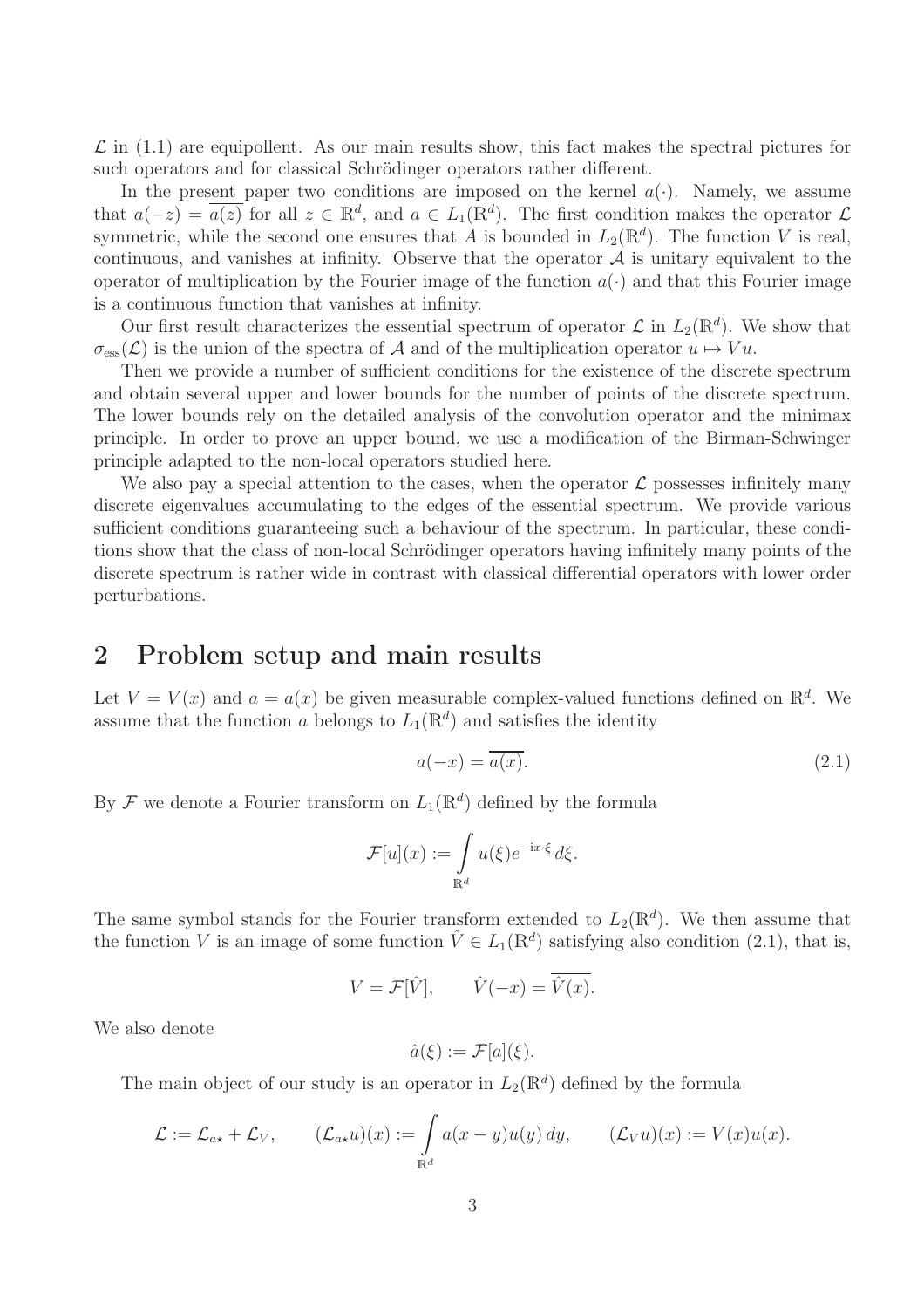We shall show, see Lemma 4.1, that this operator is bounded in  $L_2(\mathbb{R}^d)$  and is self-adjoint. Our main aim is to describe the structure of the spectrum of this operator depending on the properties of the functions  $a$  and  $V$ .

Observe that under the above assumptions on  $a$  and  $V$  the functions  $\hat{a}$  and  $V$  are real-valued, bounded, continuous and decaying at infinity. In view of these properties the following quantities are well defined:

$$
a_{\min} := \inf_{\mathbb{R}^d} \hat{a}, \qquad a_{\max} := \sup_{\mathbb{R}^d} \hat{a}, \qquad V_{\min} := \inf_{\mathbb{R}^d} V, \qquad V_{\max} := \sup_{\mathbb{R}^d} V.
$$
 (2.2)

It follows from the aforementioned properties of  $a$  and  $V$  that

$$
a_{\min} \leq 0 \leq a_{\max}, \qquad V_{\min} \leq 0 \leq V_{\max}.
$$

By  $\sigma_{\rm ess}(\cdot)$  we denote an essential spectrum of an operator, while  $\sigma_{\rm disc}(\cdot)$  stands for a discrete spectrum. The spectrum of an operator is denoted by  $\sigma(\cdot)$ . Let  $Q_r(x_0)$  be a cube in  $\mathbb{R}^d$  with a side r centered at a point  $x_0$ .

Our first result describes the essential spectrum of the operator  $\mathcal{L}$ .

**Theorem 2.1.** The essential spectrum of the operator  $\mathcal{L}$  coincides with the segment  $[\mu_0, \mu_1]$ , where  $\mu_0 := \min\{a_{\min}, V_{\min}\}, \mu_1 := \max\{a_{\max}, V_{\max}\}.$  The discrete spectrum of the operator  $\mathcal{L}$  *can be located only in the semi-intervals*  $[a_{\min} + V_{\min}, \mu_0]$  *and*  $(\mu_1, a_{\max} + V_{\max})$  *and it can accumulate to the points*  $\mu_0$  *and*  $\mu_1$  *only.* 

The rest of our results describes the discrete spectrum of  $\mathcal{L}$ . First, we provide sufficient condition ensuring its existence.

**Theorem 2.2.** Let  $x_0$  be a point of the global minimum of the function V, and assume that  $V_{\text{min}} \leq a_{\text{min}}$ *. Assume furthermore that there exists*  $\delta > 0$  *such that* 

$$
\int_{Q_2(0)} \prod_{i=1}^d (1-|x_i|) \operatorname{Re} a(\delta x) dx + \delta^{-d} \int_{Q_1(0)} \left( V(x_0 + \delta x) - V_{\min} \right) dx < 0. \tag{2.3}
$$

*Then the discrete spectrum of the operator*  $\mathcal L$  *in the semi-interval*  $[a_{\min} + V_{\min}, \mu_0]$  *is non-empty.* 

Once we know that the discrete spectrum is non-empty, we are interested in the number of the discrete eigenvalues. Various lower bounds for this number are provided in Theorems 2.3–2.7 below.

We fix some  $r > 0$  and denote

$$
a_n := (2r)^{-d} \int_{Q_{2r}(0)} a(x)e^{-\frac{\pi i}{r}n \cdot x} dx, \qquad n \in \mathbb{Z}^d.
$$
 (2.4)

Since  $a \in L_1(Q_{2r}(0))$ , all Fourier coefficients  $a_n$  are well-defined. Employing identity (2.1), it is straightforward to confirm that all constants  $a_n$  are real-valued. We then introduce the following sets of indices:

$$
\mathbb{J}_0 := \{ n \in \mathbb{Z}^d : a_{2n} < 0 \}
$$

and assume that this set is not empty.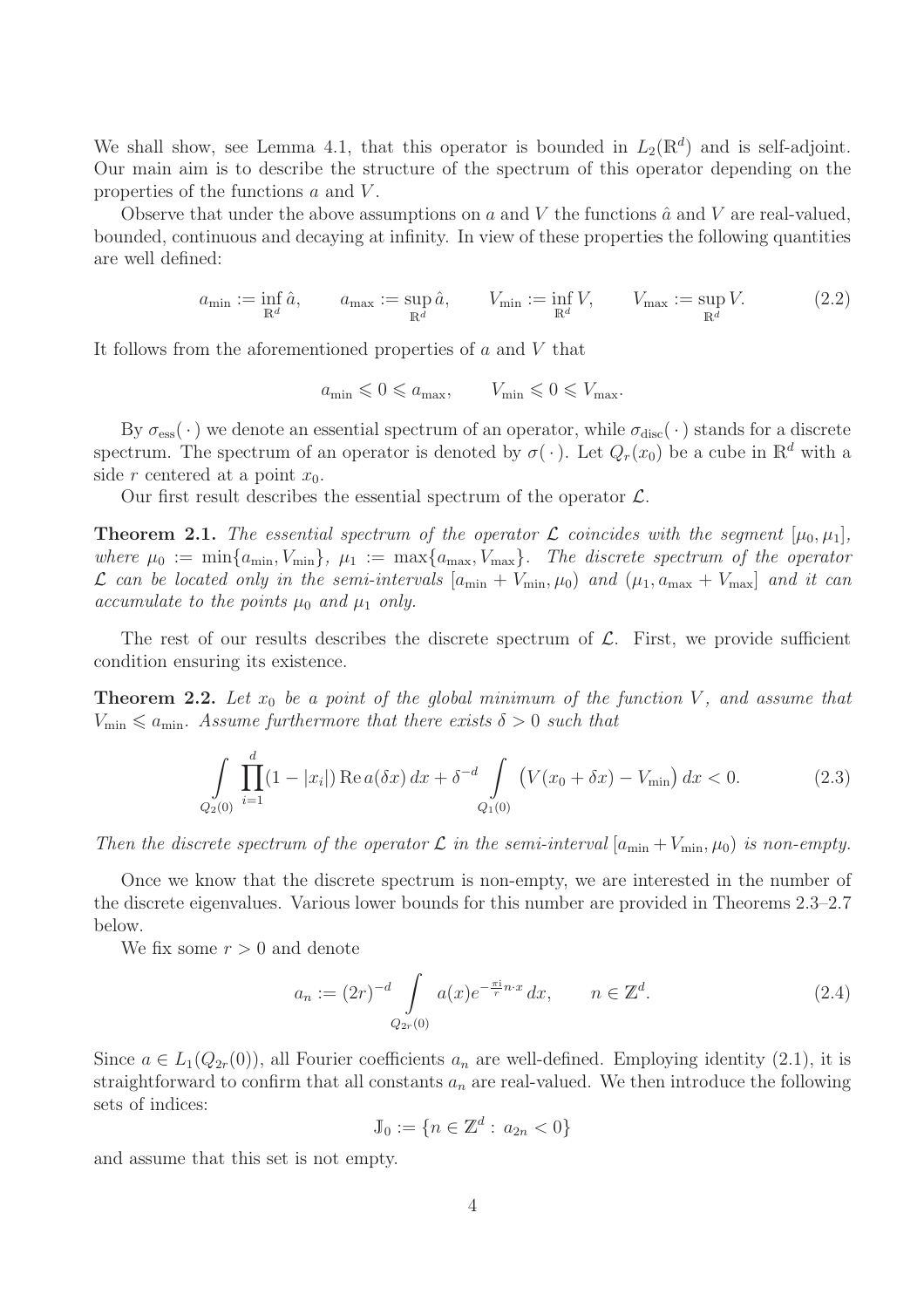Supposing that  $x_0$  is a point of the global minimum of the function  $V(x)$ , that is,  $V_{\min} =$  $V(x_0)$ , we introduce

$$
V_n := \int_{Q_r(x_0)} (V(x + x_0) - V_{\min}) e^{\frac{2\pi i}{r} n \cdot x} dx, \qquad \overline{V_{-n}} = V_n,
$$
\n(2.5)

and, given a subset  $\mathbb{J} \subset \mathbb{J}_0$ , we denote

$$
\nu_{\mathbb{J}} := r^{-d} \sup_{n \in \mathbb{J}} \sum_{m \in \mathbb{J}} |V_{n-m}|.
$$

**Theorem 2.3.** Assume that  $V_{min} \le a_{min}$ ,  $x_0$  is a point of the global minimum of the function  $V(x)$ *, and there exists a subset*  $\mathbb{I} \subset \mathbb{J}_0$  *such that* 

$$
r^{d} \max_{n \in \mathbb{I}} a_{2n} + (2r)^{d} \sup_{n \in \mathbb{Z}^{d} \setminus (2\mathbb{Z})^{d}} a_{n} + \nu_{\mathbb{I}} < 0. \tag{2.6}
$$

*Then the operator*  $\mathcal L$  *possesses at least* #I *eigenvalues below*  $V_{\text{min}}$ *, where* #I *is the total number of indices in the set* I*. The lowest eigenvalue*  $\lambda_{\min}$  *of the operator*  $\mathcal{L}$  *satisfies the upper bound* 

$$
\lambda_{\min} \leqslant r^d \min_{n \in \mathbb{Z}^d} a_{2n} + (2r)^d \sup_{n \in \mathbb{Z} \setminus (2\mathbb{Z})^d} a_n + r^{-d} \int_{Q_r(x_0)} (V(x) - V_{\min}) dx.
$$
 (2.7)

In the next theorem we consider the case of a sufficiently smooth kernel  $a$ . Namely, given  $N \in \mathbb{N}$ , we suppose that  $a \in C^{2N+1}(Q_r(0))$  for some fixed  $r > 0$ . We introduce a quadratic form

$$
\mathfrak{a}_N[\zeta] := \sum_{\substack{n,m \in \mathbb{Z}_+^d \\ |m|, |n| \le N}} (-1)^{|n|} \partial^{n+m} a(0) \zeta_m \overline{\zeta_n}, \qquad \zeta := (\zeta_n)_{n \in \mathbb{Z}_+^d, |n| \le N}, \tag{2.8}
$$

on  $\mathbb{C}^{M(N)}$ , where  $|n| = n_1 + n_2 + ... + n_d$  and

$$
M(N) := \# \{ n \in \mathbb{Z}_+^d : |n| \leq N \}, \qquad n! = n_1! \cdot \ldots \cdot n_d! \quad \text{for} \quad n = (n_1, \ldots, n_d) \in \mathbb{Z}_+^d.
$$

Let  $x_0$  be a point of the global minimum of V. We then let

$$
h_N(\delta) := \max_{\substack{n \in \mathbb{Z}_+^d \\ |n| \le 2N}} \left| \int\limits_{Q_1(0)} \left( V(x_0 + \delta x) - V(x_0) \right) x^n \, dx \right|.
$$
 (2.9)

**Theorem 2.4.** Let  $x_0$  be a point of the global minimum of  $V(\cdot)$ , and  $V_{\min} \leq a_{\min}$ . Assume that  $a \in C^{2N+1}(Q_r(0))$  with some  $r > 0$ , the identity

$$
\lim_{\delta \to 0} \frac{h_N(\delta)}{\delta^{2N+d}} = 0 \tag{2.10}
$$

*holds and there exists a subspace* S in  $\mathbb{C}^{M(N)}$ , on which the form  $\mathfrak{a}_N$  defined in (2.8) is strictly *negative. Then the operator*  $\mathcal L$  *possesses at least* dim S *eigenvalues in the interval*  $[a_{\min}+V_{\min}, \mu_0)$ *.*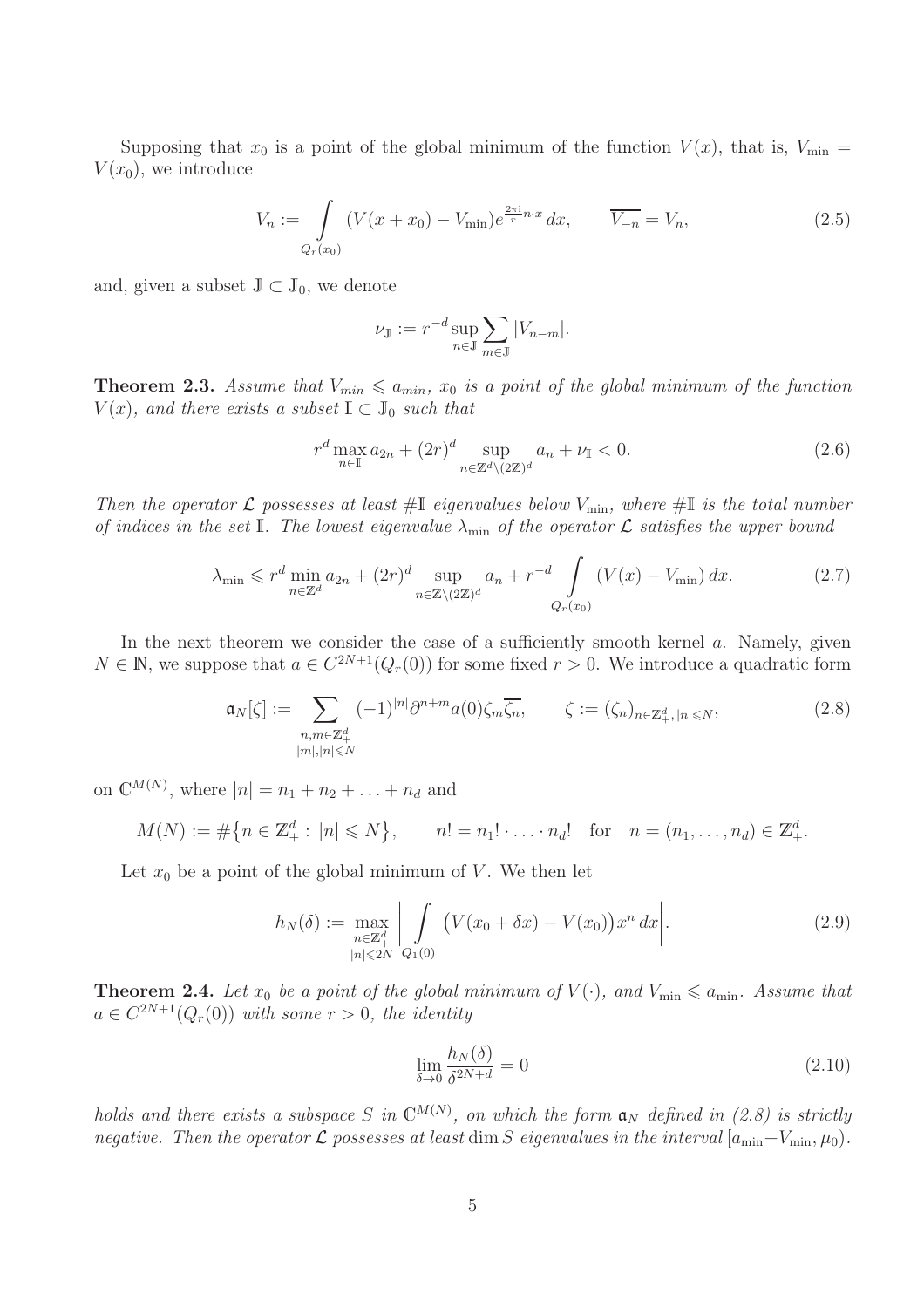As it has been demonstrated in Theorem 2.4, sufficient conditions of the existence of a discrete spectrum of  $\mathcal L$  can also be formulated in terms of the Taylor coefficients of  $a(\cdot)$  about the origin and the behaviour of  $V$  in the vicinity of its minimum point. Namely, it suffices to check the negative definiteness of the form  $a_N$  on some subspace S and the validity of (2.10). In the next theorem we provide a class of functions  $a(\cdot)$  and  $V(\cdot)$  for which these conditions hold.

**Theorem 2.5.** Let  $x_0$  be a point of the global minimum of the function V, and assume that

- $V_{\min} \leqslant a_{\min}$ .
- *The estimate*

$$
V(x) - V(x_0) \le C|x - x_0|^{\alpha}
$$
\n(2.11)

*holds for all* x *in a small neighbourhood of*  $x_0$ *, where* C and  $\alpha$  are some positive constants *independent of* x*.*

• *There exists a subset*  $\mathbb{I} \subseteq \{n \in \mathbb{Z}_+^d : |n| \leq N\}$  *such that the derivatives of the function*  $a(\cdot)$ *obey the conditions*

$$
(-1)^{|n|} \partial^{2n} a(0) < 0, \qquad n \in \mathbb{I}, \tag{2.12}
$$

$$
|\partial^{n+m}a(0)| \leq \beta_{n,m}\sqrt{|\partial^{2n}a(0)|}\sqrt{|\partial^{2m}a(0)|}, \qquad n, m \in \mathbb{I}, \quad n \neq m,
$$
 (2.13)

where  $N < \frac{\alpha - d}{2}$  and  $\beta_{n,m}$ ,  $n, m \in \mathbb{I}$ , are some non-negative numbers that satisfy at least *one of the following two conditions*

$$
\beta_1 := \max_{m \in \mathbb{I}} \sum_{\substack{n \in \mathbb{I} \\ n \neq m}} \beta_{n,m} < 1 \tag{2.14}
$$

*or*

$$
\beta_2 := \sum_{\substack{n,m \in \mathbb{I} \\ n \neq m}} \beta_{n,m}^2 < \frac{(\# \mathbb{I})^{\frac{1}{2}}}{(\# \mathbb{I})^{\frac{1}{2}} - 1}.\tag{2.15}
$$

*Then the operator*  $\mathcal{L}$  *possesses at least* #I *eigenvalues in the interval*  $[a_{\min} + V_{\min}, \mu_0)$ *.* 

The following two theorems concern the operators  $\mathcal L$  possessing infinitely many discrete eigenvalues. In the first of them we consider the case of a smooth convolution kernel.

**Theorem 2.6.** Let  $a \in C^{\infty}(Q_r(0))$ , and assume that condition (2.11) holds with an arbitrary  $\alpha > 0$ *. Assume furthermore that*  $V_{\text{min}} \le a_{\text{min}}$  *and there exist constants*  $\gamma > 0$  *and*  $c_1, c_2 > 0$  *and an infinite subset*  $\mathbb{I} \subseteq \mathbb{Z}_+^d$  *such that* 

$$
(-1)^{|n|}\partial^{2n}a(0) < 0 \qquad \text{for all} \quad n \in \mathbb{I},\tag{2.16}
$$

- $\left|\partial^{2n}a(0)\right| \geqslant c_1((2n)!)^{\gamma}$  *for all*  $n \in \mathbb{I}$ , (2.17)
- $|\partial^n a(0)| \leqslant c_2(n!)^{\gamma}$  *for all*  $n \in \mathbb{Z}_+^d$  $(2.18)$

*Then the operator*  $\mathcal{L}$  *has infinitely many eigenvalues below*  $\mu_0$ *.* 

Our next theorem describes the situation when the operator  $\mathcal L$  possesses infinitely many discrete eigenvalues for kernels that need not be smooth.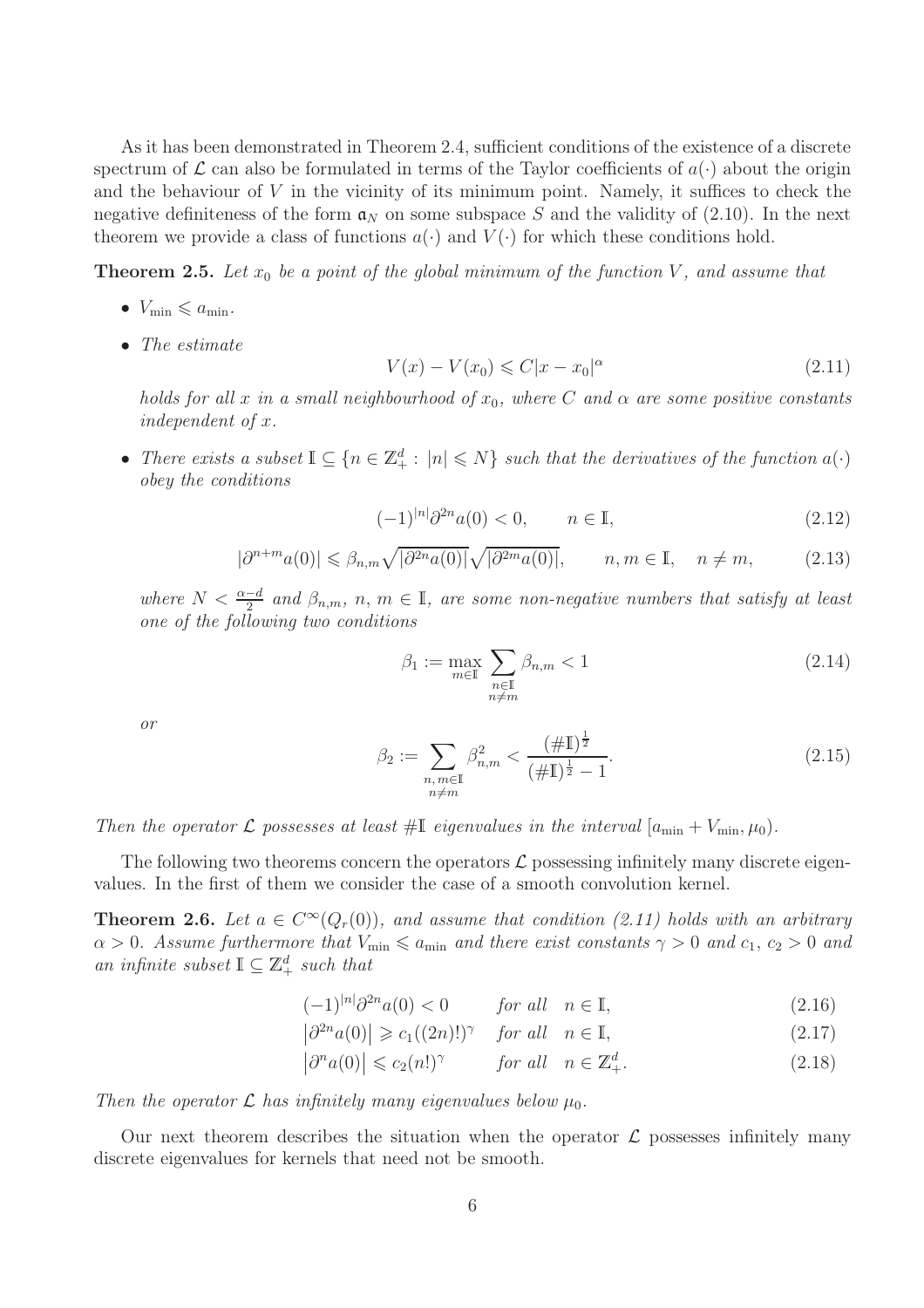**Theorem 2.7.** Let  $V_{\text{min}} \le a_{\text{min}}$ ,  $V(x) \equiv V_{\text{min}}$  on some cube  $Q_r(x_0)$  and assume that at least one *of the following two conditions hold:*

*1. The inequalities*

$$
a_{\min} < 0 \quad \text{and} \quad a_{\max} = 0 \tag{2.19}
$$

*are satisfied;*

2. For all  $n \in \mathbb{Z}^d$  the quantities  $a_n$  introduced in (2.4) satisfy the inequalities

 $a_n \leqslant 0$ 

and there exists an infinite subsequence of indices in  $\mathbb{Z}^d$  such that on this subsequence the *above inequalities are strict.*

*Then the operator*  $\mathcal{L}$  *possesses countably many eigenvalues in the semi-interval*  $[a_{\min} + V_{\min}, \mu_0)$ *, which accumulate to the point*  $\mu_0$ *.* 

In complement to the lower bounds for the number of discrete eigenvalues, we also provide an upper bound for this number in the following theorem.

**Theorem 2.8.** Let  $\mu_0 = V_{\text{min}}$ , and assume that  $V_{\text{min}} \le a_{\text{min}}$  and that

$$
I_V := \int_{\mathbb{R}^d} \frac{V_{-}(x) dx}{V_{-}(x) + V_{\min}} < \infty, \qquad I_a := \frac{1}{(2\pi)^d} \int_{\mathbb{R}^d} \frac{\hat{a}_{-}(x) dx}{\hat{a}_{-}(x) + V_{\min}} < \infty,
$$

*where*  $V_-(x) := -\min\{0, V(x)\}, \hat{a}_-(x) := -\min\{0, \hat{a}(x)\}.$  Then the number of the eigenvalues *of the operator*  $\mathcal L$  *below*  $\mu_0$  *does not exceed*  $I_aI_v$ .

### 3 Discussion of main results

In this section we discuss the principal aspects of our model and main results. We begin with the fact mentioned already in the introduction: both terms  $\mathcal{L}_{a\star}$  and  $\mathcal{L}_V$  in the operator  $\mathcal L$  are bounded operators in  $L_2(\mathbb{R}^d)$  and none of them is relatively compact with respect to the other. This is a fundamental difference in comparison with classical Schrödginger operators and it explains specific features of the spectra of operators considered here.

The first difference is already demonstrated by Theorem 2.1, which says that the essential spectrum of the operator  $\mathcal L$  is the union of those of  $\mathcal L_{a*}$  and  $\mathcal L_V$ . For the classical Schrödinger operators with localized perturbations the essential spectrum is determined solely by the unperturbed operator, while in our case both the convolution and multiplication operators contribute to the essential spectrum. The entire spectrum is a bounded set, which can be located only in the interval  $[a_{\min} + V_{\min}, a_{\max} + V_{\max}]$ ; this fact is due to the boundedness of operator  $\mathcal{L}$ .

The next important question is about the existence of discrete spectrum. According to Theorem 2.2, it can be located only in semi-intervals  $[a_{\min} + V_{\min}, \mu_0)$  and  $(\mu_1, a_{\max} + V_{\max}]$ . Our theorems deal with the eigenvalues located in the former semi-interval under the assumption that  $V_{\text{min}} \leq a_{\text{min}}$ . These results can be easily transferred to the case  $a_{\text{min}} \leq V_{\text{min}}$  and also to the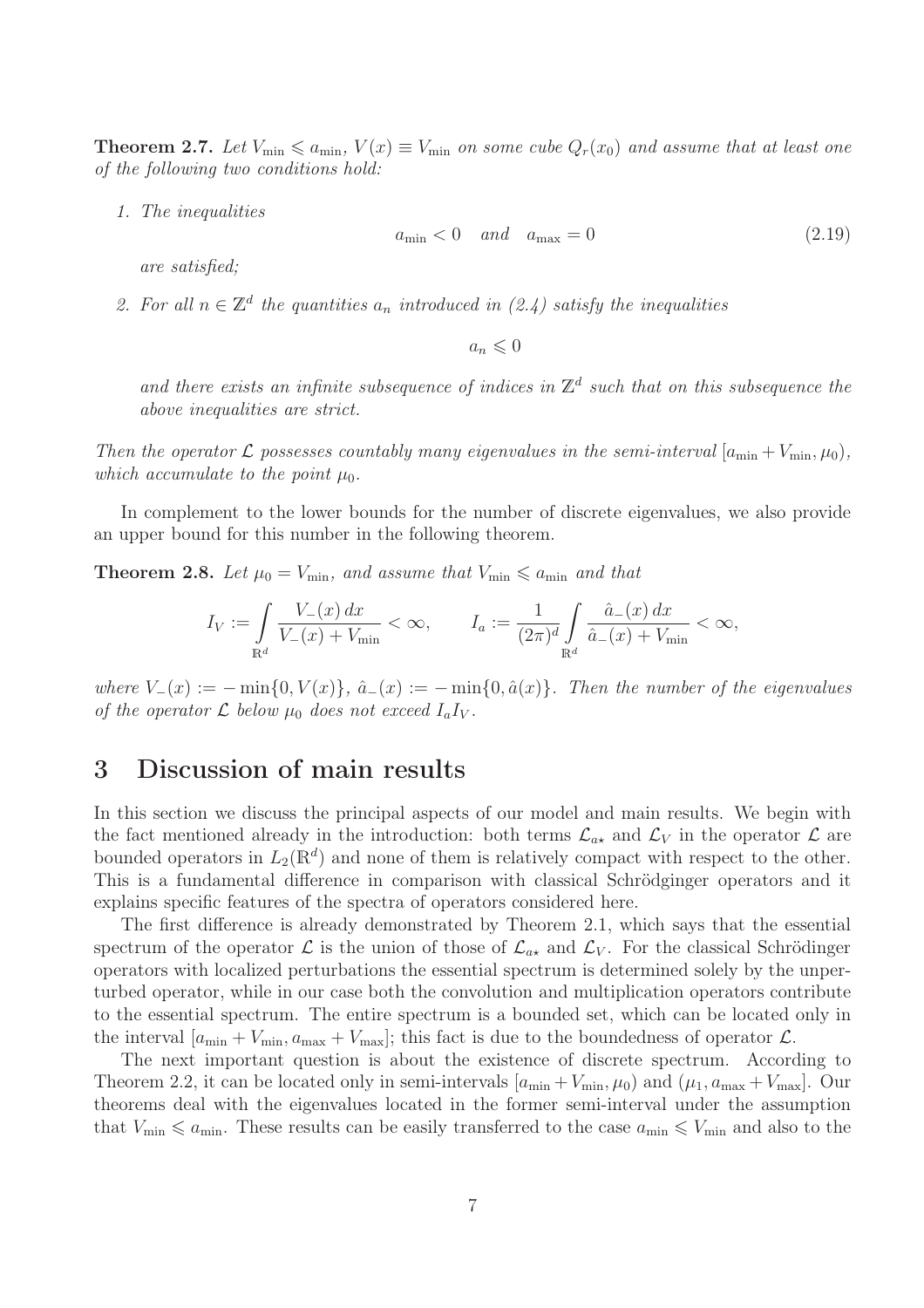interval  $(\mu_1, a_{\text{max}} + V_{\text{max}})$ . Indeed, the opposite case  $a_{\text{min}} \leq V_{\text{min}}$  can be treated by passing to a unitary equivalent operator

$$
\left(\frac{1}{(2\pi)^{\frac{d}{2}}}\mathcal{F}\right)\mathcal{L}\left(\frac{1}{(2\pi)^{\frac{d}{2}}}\mathcal{F}\right)^{-1}=\mathcal{L}_{\hat{a}}+\mathcal{L}_{\hat{V}\star}.
$$

In the latter operator, the functions  $a$  and  $V$  interchange their roles in the sense that the function  $\hat{a}$  generates the multiplication operator  $\mathcal{L}_{\hat{a}}$ , while the function  $\hat{V}$  produces the convolution operator  $\mathcal{L}_{\hat{V}_{+}}$ . In order to study the eigenvalues above the point  $\mu_1 = \max\{a_{\max}, V_{\max}\}\$ , we should simply replace the operator  $\mathcal L$  with  $-\mathcal L$ .

Our first result on the discrete spectrum, Theorem 2.2, gives a sufficient condition for the existence of  $\sigma_{disc}$ . The first integral on the left-hand side of (2.3) represents the contribution of the convolution kernel, while the second integral reflects that of the potential V. Since  $V_{\text{min}}$ is the global minimum of  $V$ , the second integral is obviously non-negative and, in order to make condition (2.3) satisfied, the contribution of the convolution part should be negative. This condition is first of all aimed for the case of small  $\delta$ . In this case the existence of the discrete spectrum depends on the local properties of both the convolution kernel in the vicinity of the origin and the potential in the vicinity of its global minimum point. If the kernel  $\alpha$  is continuous and the function V satisfies the relation  $V(x) - V_{\text{min}} = c_0 |x - x_0|^{\alpha} (1 + o(1)), c_0 > 0, \alpha > 0$ , as  $|x-x_0|\to 0$ , then condition (2.3) can be rewritten in a simpler form:

$$
\operatorname{Re} a(0) + \delta^{-d+\alpha} c_0 \int\limits_{Q_1(0)} |x|^\alpha dx < 0. \tag{3.1}
$$

Of course, the discrete spectrum can exist not only due to the local properties of the convolution kernel and the potential, but also due to their global structure. Such cases are also covered by Theorem 2.2 once condition (2.3) holds for some  $\delta > 0$ .

We also stress that in Theorem 2.2 we do not suppose that the potential  $V$  possesses a single point of the global minimum. If it has several such points, the theorem applies at each of them.

The above discussion shows that Theorem 2.2 is quite universal. It applies to rather general convolution kernels and potentials.

If the discrete spectrum of  $\mathcal L$  is non-empty, it is natural to turn to estimating the number of discrete eigenvalues of  $\mathcal{L}$ . Lower bounds for the total number of the eigenvalues are presented in Theorems 2.3, 2.4. Theorem 2.3 is formulated in terms of the (local) Fourier coefficients (2.4) of the convolution kernel and similar coefficients (2.5) of the potential. The second result of Theorem 2.3 is an upper bound for the lowest eigenvalue, see (2.7).

Since the results of Theorem 2.3 are expressed in terms of the local Fourier coefficients, it gives a nice opportunity to construct plenty of examples of convolution kernels and potentials satisfying the assumptions of this theorem. Indeed, we can fix some  $r$  and a sequence of the Fourier coefficients  $a_n$  ensuring required conditions, and then define the convolution kernel a as a sum of Fourier series:

$$
a(x) = \sum_{n \in \mathbb{Z}^d} a_n e^{\frac{\pi i}{r} n \cdot x} \quad \text{on} \quad Q_{2r}(0)
$$

and a is arbitrary outside  $Q_{2r}(0)$ . The potential V can be constructed in the same way via the Fourier coefficients defined in (2.5).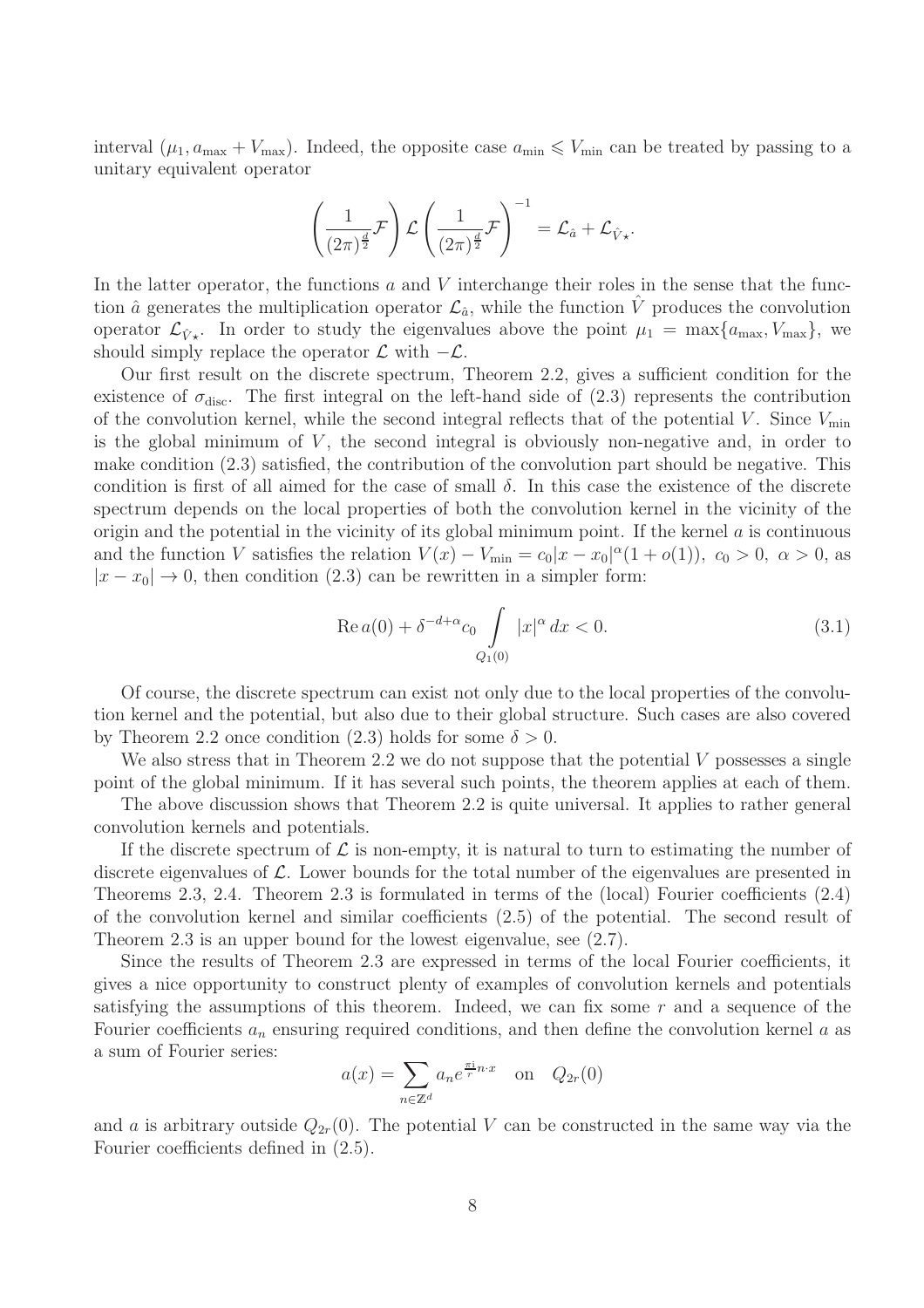For sufficiently smooth convolution kernels a lower bound for the number of discrete eigenvalues of  $\mathcal L$  can be also formulated in terms of the derivatives of a at zero. This is the subject of Theorem 2.4. Here again it is possible to construct plenty of examples of  $a$  and  $V$  to which Theorem 2.4 applies: we can fix the derivatives  $\partial^n a(0)$  satisfying the assumptions of this Theorem and define then the convolution kernel  $\alpha$  in the vicinity of zero as a polynomial with the prescribed derivatives. In view of definition (2.9) of  $h_N(\delta)$ , this function satisfies identity (2.10) provided the potential approaches its global minimum quite fast.

Once we are given a generic smooth convolution kernel a, the corresponding form  $\mathfrak{a}_N$  defined in (2.8) might be quite bulky and it could be technically difficult to check whether this form is negative definite or not. In particular, the standard Sylvester criterion does not seem helpful at this point. This is why in Theorem 2.5 we provide some sufficient conditions guaranteeing the negative definiteness of the form  $a_N$  and the validity of identity (2.10). The latter identity is ensured by estimate  $(2.11)$ , while the negative definiteness of the form is due to estimates  $(2.12)$ ,  $(2.13)$  and one of inequalities  $(2.14)$ ,  $(2.15)$ . Both these inequalities mean that the diagonal entries in the matrix of the form  $a_N$  dominate the other entries. Inequality (2.14) is more adapted to the case, when  $\#\mathbb{I}$  is large enough, it states that in each line of the matrix of the form  $a_N$  the contribution of the diagonal entry dominates the contribution of all other elements in the same line. Condition  $(2.15)$  works better in the case when the cardinality of I is small or the *n*th order derivatives of a at zero grow extremely fast (like  $\exp(n^{2+\delta})$ ) as  $n \to \infty$ .

Theorem 2.5 is an efficient tool for checking the negativity of the form  $a<sub>N</sub>$  in various situations. For instance, if condition (2.12) holds for at least one  $n \in \mathbb{Z}^d$ , we simply let  $\mathbb{I} := \{n\}$ . Then, if condition (2.10) holds with  $N = |n|$ , we conclude immediately that the operator  $\mathcal L$  possesses at least one eigenvalue below  $\mu_0$ .

Another way is to assume that conditions (2.12), (2.13) hold for all  $n \in \mathbb{Z}_+^d$  with  $|n| \le N$ . Then we let  $\mathbb{I} = \{n \in \mathbb{Z}_+^d : |n| \leq N\}$  and  $S = \mathbb{C}^{M(N)}$  and we see that the operator  $\mathcal{L}$  possesses at least  $M(N)$  discrete eigenvalues below  $\mu_0$ .

Theorem 2.5 can be also employed for identifying the situations with infinitely many discrete eigenvalues below  $\mu_0$ . Here we should assume that  $a \in C^{\infty}(Q_r(0))$  and condition (2.11) holds with an arbitrary large  $\alpha$ , i.e.,  $|V(x) - V(x_0)| = o(|x - x_0|^{\alpha})$  as x approaches  $x_0$ . Assume furthermore that there exists an infinite subset  $\mathbb{I} \subseteq \mathbb{Z}_+^d$  with such that conditions (2.12), (2.13) hold for all  $m, n \in \mathbb{I}$  and at least one of inequalities (2.14), (2.15) holds for each subset  $\mathbb{I}_N =$  ${n \in I : |n| \leq N}$ . Then the assumptions of Theorem 2.5 are fulfilled for each subset  $I_N$  and, since  $\#\mathbb{I}_N$  grows unboundedly as  $N \to \infty$ , we conclude that the operator  $\mathcal L$  possesses infinitely many discrete eigenvalues below  $\mu_0$  and then these eigenvalues necessarily accumulate to  $\mu_0$ .

Observe that functions  $a(\cdot)$ , for which (2.12), (2.13) hold for all  $m, n \in \mathbb{Z}_+^d$  and  $\beta_{n,m} = \beta^{|n-m|}$ with  $\beta$  < 1 can not be analytic at zero. The reason is that condition (2.13) requires a very fast growth of the derivatives as n increases. Indeed, choosing one of the coordinate directions  $x_j$ , we derive from (2.13) that for each  $k \in \mathbb{Z}_+$  the inequality

$$
\left|\frac{\partial^{2k+2}}{\partial x_j^{2k+2}}a(0)\right|\left(\left|\frac{\partial^{2k}}{\partial x_j^{2k}}a(0)\right|\right)^{-1}\geqslant \frac{1}{\beta^4}\left|\frac{\partial^{2k}}{\partial x_j^{2k}}a(0)\right|\left(\left|\frac{\partial^{2k-2}}{\partial x_j^{2k-2}}a(0)\right|\right)^{-1}
$$

holds true. Iterating this inequality, we obtain

$$
\left|\frac{\partial^{2k}}{\partial x_j^{2k}}a(0)\right| \geqslant \left(\frac{1}{\beta}\right)^{2k(k-1)}|a(0)|.
$$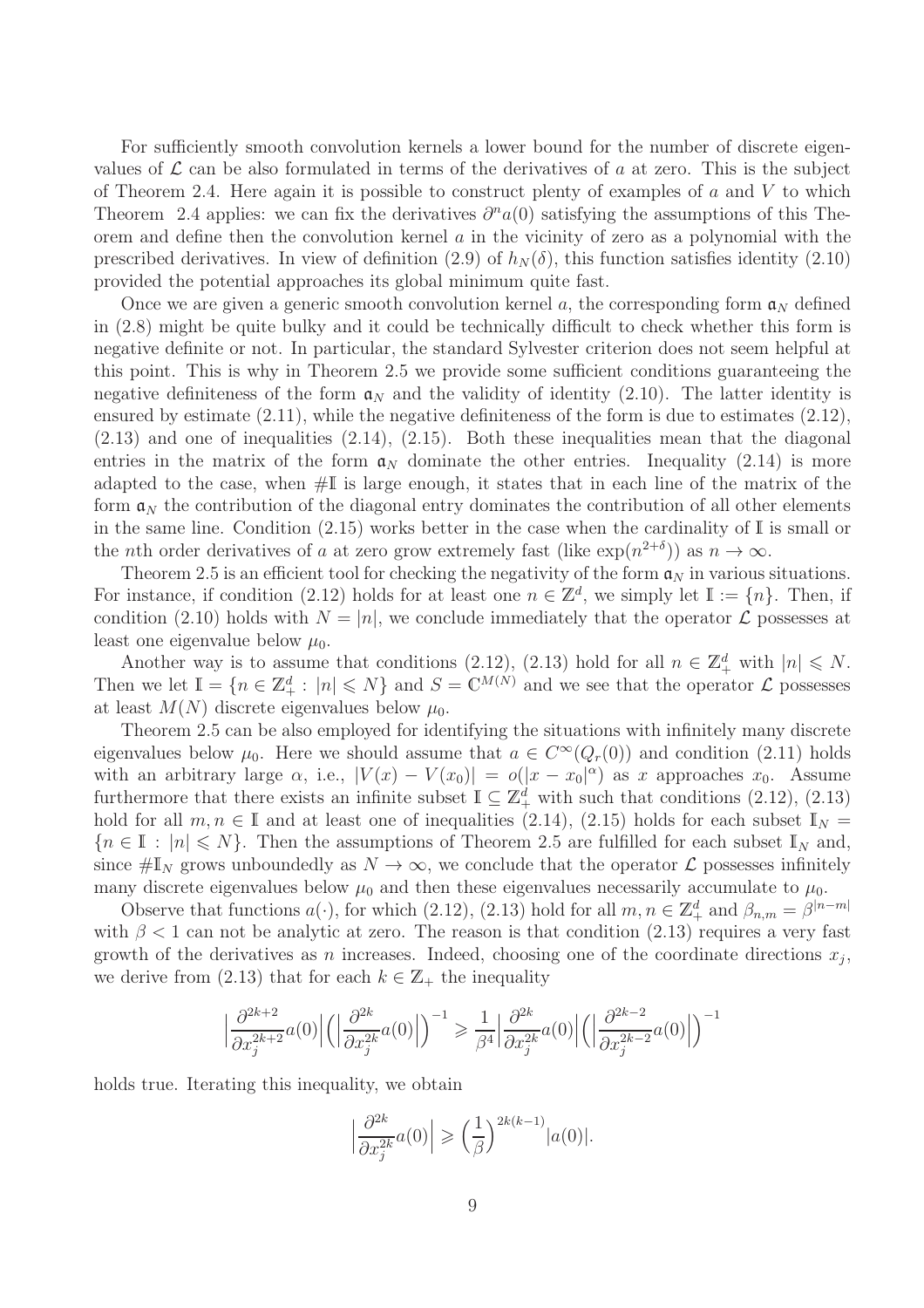Since  $a(0) \neq 0$  due to (2.12), the Taylor series of  $a(\cdot)$  about zero does not converge for any  $x \neq 0$ .

Ii is also possible to construct a very rich class of examples of analytic at zero functions a, for which the operator  $\mathcal L$  possesses infinitely many discrete eigenvalues below  $\mu_0$ . We provide a way of doing this in Theorem 2.6. Since the exponent  $\gamma$  in (2.17), (2.18) can be less than one, we see easily that there is a wide class of analytic at zero convolution kernels obeying the assumptions of Theorem 2.6.

As an example, we consider the one-dimensional case and let

$$
a(z) = -(1 + z2)-1
$$
,  $V(x) = e-x-2 - 5$ .

Since in the vicinity of zero the function  $a(z)$  admits a representation

$$
a(z) = -\sum_{j=0}^{\infty} (-z^2)^j,
$$

then for all  $n \in \mathbb{Z}^+$  we have

$$
(-1)^n \partial^{2n} a(0) = -(2n)!, \qquad \partial^{2n+1} a(0) = 0.
$$

Hence, conditions  $(2.16)$ ,  $(2.17)$ ,  $(2.18)$  of Theorem 2.6 are satisfied and it follows from the definition of  $V(\cdot)$  that other conditions of this theorem are also fulfilled. We then conclude that the operator  $\mathcal L$  with the convolution kernel  $a(\cdot)$  and the potential  $V(\cdot)$  has infinitely many eigenvalues in the interval  $[-5 - \pi, -5]$ .

In a higher dimension  $d \geq 1$  we can choose

$$
a(z) = -\prod_{k=1}^{d} \frac{1}{1 + z_k^2}
$$
 or  $a(z) = \frac{1}{1 + |z|^{2d}}$ 

and these kernels also satisfy the assumptions of Theorem 2.6.

Theorem 2.7 provides some more sufficient conditions for the existence of infinitely many eigenvalues. These conditions are formulated either in terms of the range of the Fourier transform of the convolution kernel, see Item 1 or via the local Fourier coefficients, see Item 2. Observe that these local Fourier coefficients are exactly the ones previously used in Theorem 2.3. It should be also said that conditions  $(2.19)$  are equivalent to the condition that the function  $\hat{a}$  is non-positive and is not identically zero. We emphasize that in the formulation of Theorem 2.7 it is assumed that the potential  $V$  equals identically to its global minimum in some neighbourhood of the point  $x_0$ . This condition is crucial.

Our final Theorem 2.8 provides an upper bound for the number of the discrete eigenvalues. Its proof is based on an appropriate adaption of the classical Birman-Schwinger principle. The final upper bound is rather different in comparison with the classical result, namely, here both the convolution kernel and the potential contribute to the bound via the integrals  $I_a$  and  $I_V$ . We also see that the integral  $I_V$  is finite only provided the potential V does not approach its global minimum very fast and this is in a good agreement with the above discussed theorems treating the cases of infinitely many eigenvalues.

In view of the above discussed statements we observe an important fact: the number of discrete eigenvalues of  $\mathcal L$  depends essentially on how the potential V approaches its global minimum. The faster it tends to this minimum, the more discrete eigenvalues are present. In particular,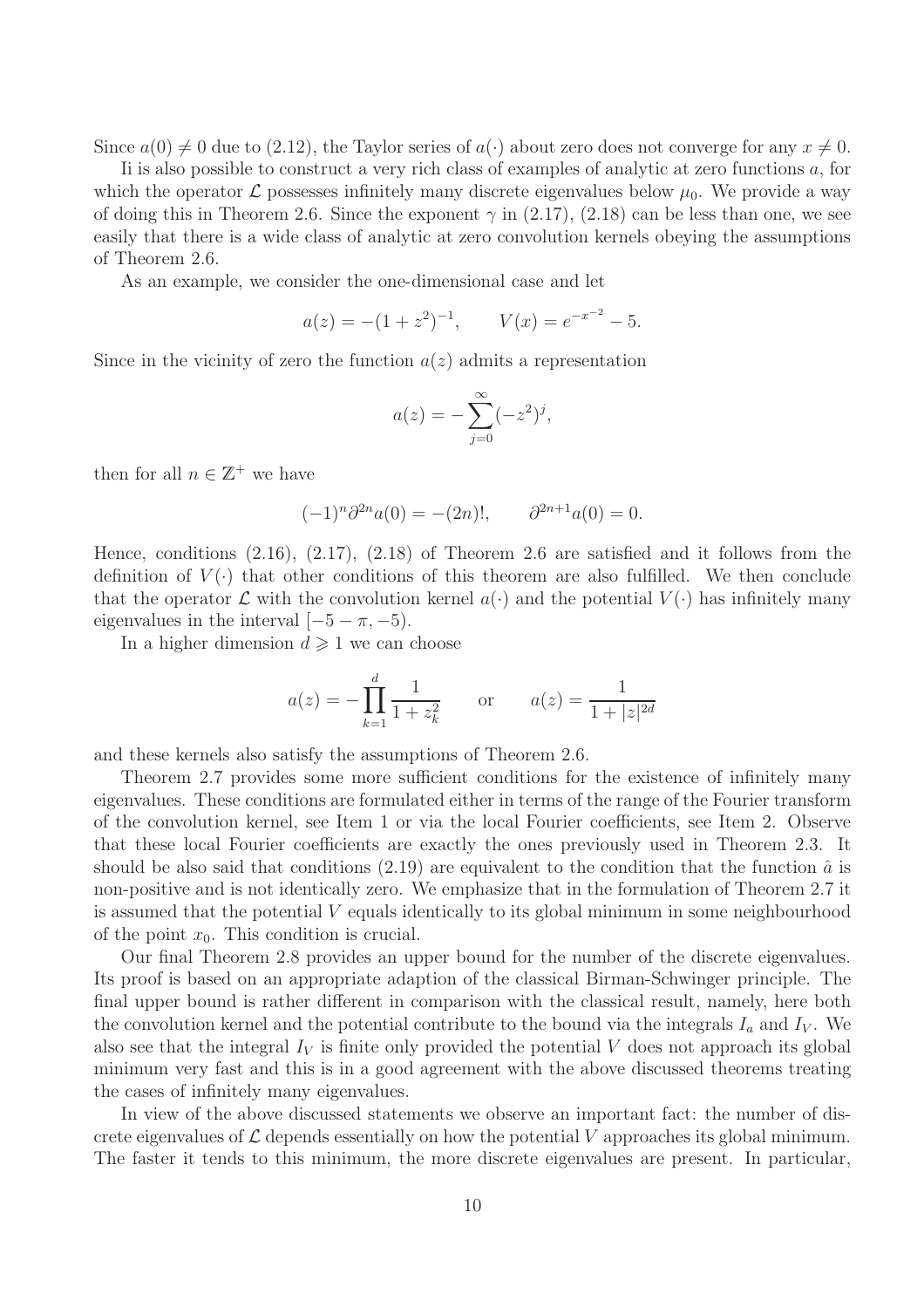according to Theorems 2.3, 2.6, the operator  $\mathcal L$  can have infinitely many eigenvalues provided the potential V approaches its global minimum either exponentially fast (in Theorem 2.3) or it coincides with this minimum identically in some neighbourhood of  $x_0$  (in Theorem 2.6). And vice versa, if the potential V approaches its global minimum very slowly then conditions  $(2.3)$ ,  $(2.6), (2.10), (2.11)$  are violated and we can not guarantee even the existence of the discrete spectrum. Moreover, in this case Theorem 2.8 says that the operator  $\mathcal L$  can have only finitely many eigenvalues.

This explains why Schrödinger operators with localized potentials typically have finitely many eigenvalues below the bottom of the essential spectrum, see [10], [12], [13], [14], and to get infinitely many eigenvalues, one has to assume that the localized potential should decay at infinity quite slowly, see  $|11|$ . Indeed, given a one-dimensional Schrödinger operator with a localized potential

$$
\mathcal{H} := -\frac{d^2}{dx^2} + V(x),
$$

we make its Fourier transform getting then the operator

$$
\hat{\mathcal{H}} = \mathcal{L}_{\xi^2} + \mathcal{L}_{\hat{V}\star}, \qquad \hat{V} := \mathcal{F}^{-1}[V].
$$

Here the second derivative becomes the operator of multiplication by  $\xi^2$  and only this part of the operator  $\hat{\mathcal{H}}$  fully determines the essential spectrum, which is  $[0, +\infty)$ . The function  $\xi \mapsto \xi^2$ approaches its global minimum, which is zero, with a fixed rate, and exactly this prevents the existence of infinitely many eigenvalues for typical localized potentials  $V$ . In view of this fact, we can state that in the case of non-local Schrödinger operators we impose no apriori restrictions for the behavior of the potential  $V$  in the vicinity of its global minimum and this is why the variety of possible spectral pictures is much richer than in the case of differential Schrödinger operators.

In conclusion of this section, we shortly discuss some applications of our results to the population dynamics models mentioned in the Introduction. The large time behaviour of the population depends crucially on whether the operator  $\mathcal{L} - \langle a \rangle$  on the right-hand side of (1.2) has a positive eigenvalue or not. In the former case the population exhibits an exponential growth, and its asymptotic profile is proportional to the principal eigenfunction. Moreover, the rate of stabilization to this profile is determined by the distance form the principal positive eigenvalue to the rest of the spectrum.

Under the assumption that  $\langle a \rangle = 1$  the operator  $\mathcal{L} - I$  has a positive eigenvalue if and only if the operator  $\mathcal L$  has a point of the discrete spectrum above 1. Due to the biological interpretation of the potential V, the inequality  $V \leq 1$  should be satisfied. If max  $V = 1$  then the existence of a positive eigenvalue of  $\mathcal{L} - I$  is governed by condition (3.1). Otherwise, we should consider the Fourier image of  $\mathcal L$  and apply our results to the transformed operator.

# 4 Essential spectrum

In this section we prove Theorem 2.1. We begin with an auxiliary lemma.

**Lemma 4.1.** *The operator*  $\mathcal{L}$  *is bounded and self-adjoint in*  $L_2(\mathbb{R}^d)$ *.*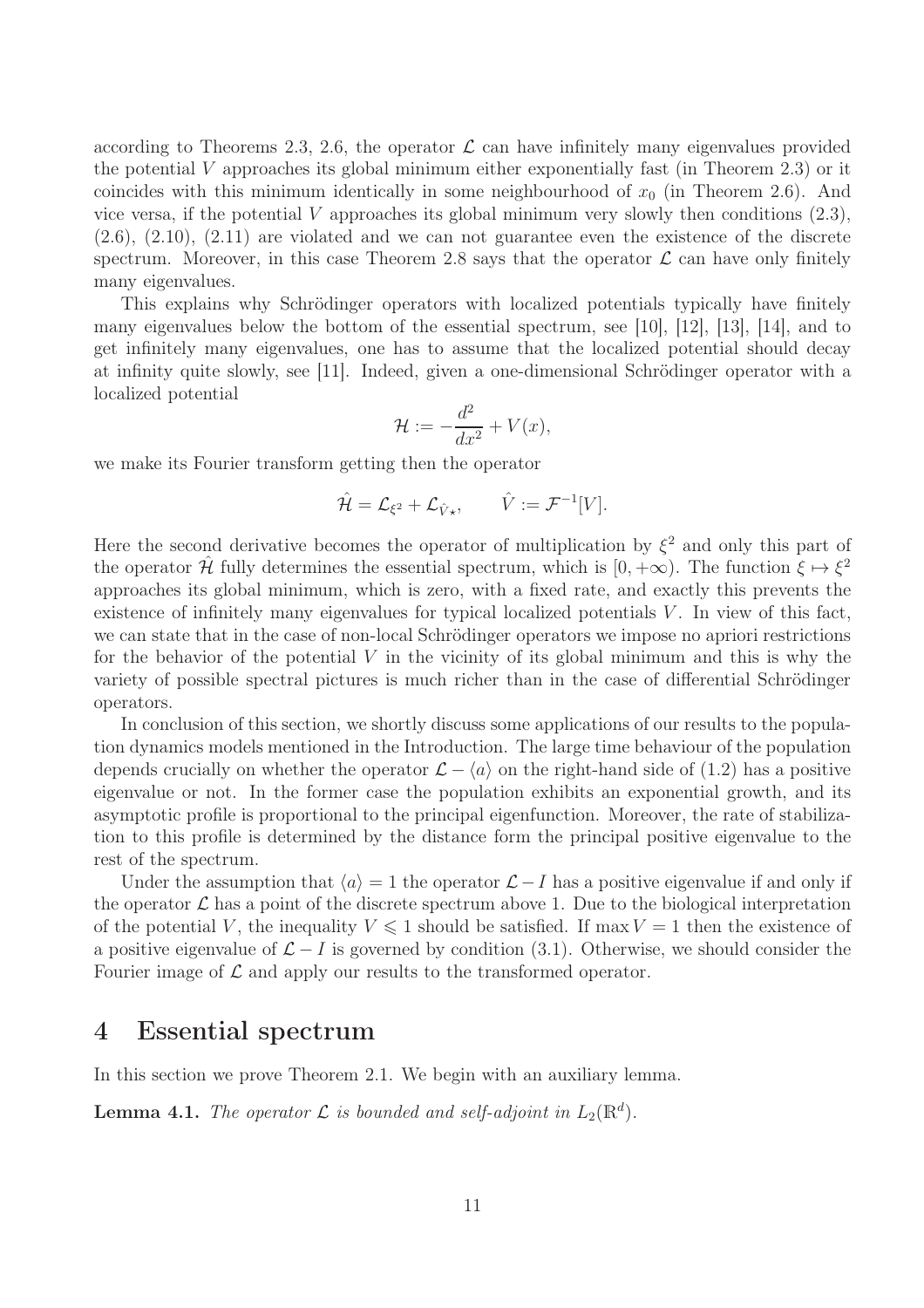*Proof.* We introduce two auxiliary operators in  $L_2(\mathbb{R}^d)$  by the formulae

$$
(\mathcal{L}_{a\star}u)(x) := \int_{\mathbb{R}^d} a(x-y)u(y) dy, \qquad (\mathcal{L}_V u)(x) := V(x)u(x).
$$

Since the function V is bounded and real-valued, we immediately conclude that the operator  $\mathcal{L}_V$ is bounded and symmetric in  $L_2(\mathbb{R}^d)$ , and hence, it is self-adjoint.

Employing the fact that  $u \in L_1(\mathbb{R}^d)$ , for each  $u \in L_2(\mathbb{R}^d)$  by the Cauchy-Schwarz inequality we have:  $\sqrt{2}$ 

$$
\|\mathcal{L}_{a\star}u\|_{L_2(\mathbb{R}^d)}^2 \leqslant \int_{\mathbb{R}^d} dx \left( \int_{\mathbb{R}^d} |a(x-y)| |u(y)| dy \right)^2
$$
  
\n
$$
\leqslant \int_{\mathbb{R}^d} \int_{\mathbb{R}^d} |a(x-y)| dy \int_{\mathbb{R}^d} |a(x-y)| |u(y)|^2 dy
$$
  
\n
$$
\leqslant \|a\|_{L_1(\mathbb{R})} \int_{\mathbb{R}^{2d}} |a(x-y)| |u(y)|^2 dx dy
$$
  
\n
$$
= \|a\|_{L_1(\mathbb{R})} \int_{\mathbb{R}^{2d}} |a(x)| |u(y)|^2 dx dy = \|a\|_{L_1(\mathbb{R})}^2 \|u\|_{L_2(\mathbb{R}^d)}^2.
$$
\n(4.1)

 $\Box$ 

This proves the boundedness of the operator  $\mathcal{L}_{a\star}$ . The symmetricity, and hence, the selfadjointness, is confirmed straightforwardly by means of assumption (2.1):

$$
(\mathcal{L}_{a\star}u,v)_{L_2(\mathbb{R}^d)} = \int_{\mathbb{R}^{2d}} a(x-y)u(y)\overline{v(x)} dx dy = \int_{\mathbb{R}^{2d}} u(y)\overline{v(x)a(y-x)} dx dy = (u, \mathcal{L}_{a\star}v)_{L_2(\mathbb{R}^d)}.
$$

The proof is complete.

The rest of this section is devoted to the proof of Theorem 2.1. It is straightforward to confirm that under the unitary Fourier transform the bounded self-adjoint operators  $\mathcal{L}_{a\star}$  and  $\mathcal{L}_V$ are unitarily equivalent respectively to the operator of multiplication by  $\hat{a}$  and to the operator of convolution with  $\hat{V}$ . Namely, the identities hold:

$$
\left(\frac{1}{(2\pi)^{\frac{d}{2}}}\mathcal{F}\right)\mathcal{L}_{a\star}\left(\frac{1}{(2\pi)^{\frac{d}{2}}}\mathcal{F}\right)^{-1} = \mathcal{L}_{\hat{a}}, \qquad \left(\frac{1}{(2\pi)^{\frac{d}{2}}}\mathcal{F}\right)\mathcal{L}_{V}\left(\frac{1}{(2\pi)^{\frac{d}{2}}}\mathcal{F}\right)^{-1} = \mathcal{L}_{\hat{V}\star}.
$$
 (4.2)

In view of the continuity of the functions V and  $\hat{a}$ , the spectra of the operators  $\mathcal{L}_{\hat{a}}$  and  $\mathcal{L}_V$ coincides with their essential parts and are given by the following identities:

$$
\sigma(\mathcal{L}_{\hat{a}}) = \sigma_{\text{ess}}(\mathcal{L}_{\hat{a}}) = [a_{\min}, a_{\max}], \qquad \sigma(\mathcal{L}_V) = \sigma_{\text{ess}}(\mathcal{L}_V) = [V_{\min}, V_{\max}]. \tag{4.3}
$$

Hence, by identities (4.2), the same is true for the operators  $\mathcal{L}_{a\star}$  and  $\mathcal{L}_{\hat{V}\star}$ :

$$
\sigma(\mathcal{L}_{a\star}) = \sigma_{\rm ess}(\mathcal{L}_{a\star}) = [a_{\rm min}, a_{\rm max}], \qquad \sigma(\mathcal{L}_{\hat{V}\star}) = \sigma_{\rm ess}(\mathcal{L}_{\hat{V}\star}) = [V_{\rm min}, V_{\rm max}]. \tag{4.4}
$$

We also observe an obvious identity

$$
\mathcal{L}=\mathcal{L}_{a\star}+\mathcal{L}_V.
$$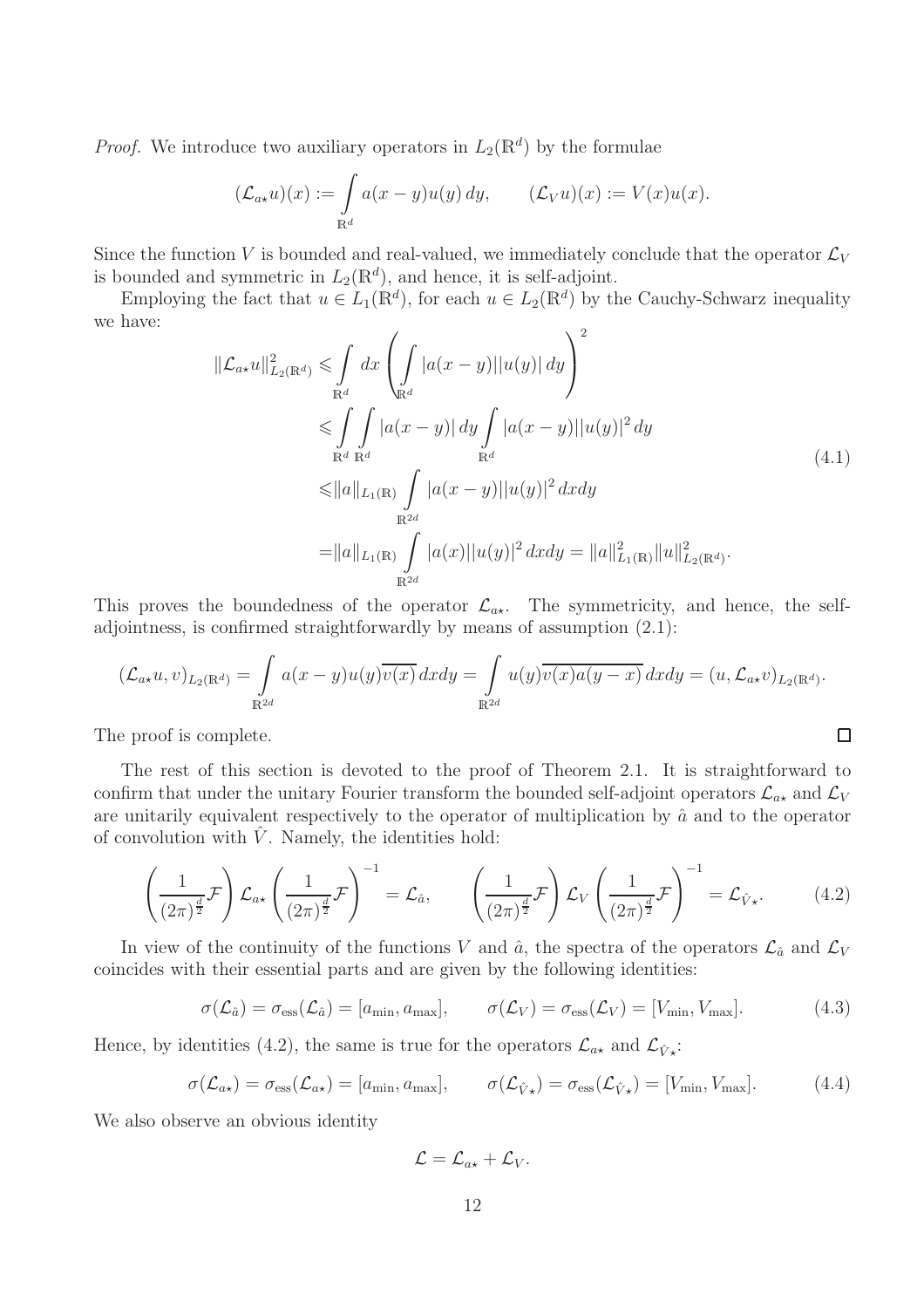Our next step is to prove the inclusion

$$
\sigma_{\rm ess}(\mathcal{L}_{a\star}) \cup \sigma_{\rm ess}(\mathcal{L}_V) \subseteq \sigma_{\rm ess}(\mathcal{L}). \tag{4.5}
$$

We introduce a family of functions:

$$
\phi_{\delta}(x) := \begin{cases} \delta^{-\frac{d}{2}} & \text{on } Q_{\delta}(0), \\ 0 & \text{outside } Q_{\delta}(0), \end{cases}
$$
 (4.6)

where  $\delta$  is supposed to be small enough. Then we choose arbitrary  $\lambda \in (V_{\min}, V_{\max})$  and by the continuity of V we conclude that there exists  $x_0 \in \mathbb{R}^d$  such that  $V(x_0) = \lambda$ . By straightforward calculations we then easily confirm that

$$
\left\| (\mathcal{L}_V - \lambda) \phi_\delta(\cdot - x_0) \right\|_{L_2(\mathbb{R}^d)}^2 = \delta^{-d} \int_{Q_\delta(x_0)} |V(x) - V(x_0)|^2 dx \to 0, \qquad \delta \to +0. \tag{4.7}
$$

We also observe that the family  $\{\phi_{\delta}(x-x_0)\}\)$  is non-compact and  $\|\phi_d(\cdot-x_0)\|_{L_2(\mathbb{R}^d)}=1$  for all δ and  $x_0$ . Hence, each sequence  $\phi_{\delta_n}(\cdot - x_0)$  with arbitrary sequence  $\delta_n \to +0, n \to \infty$ , is a Weyl sequence for the operator  $\mathcal{L}_V$  at the point  $\lambda$ . If we prove that

$$
\mathcal{L}_{a\star}\phi_{\delta}(\cdot - x_0) \to 0, \qquad \delta \to +0, \tag{4.8}
$$

then together with (4.7) this will imply that the sequence  $\phi_{\delta_n}(\cdot - x_0)$  is also a Weyl one for the operator  $\mathcal L$  at the point  $\lambda$  and hence,

$$
\sigma_{\rm ess}(\mathcal{L}_V) \subseteq \sigma_{\rm ess}(\mathcal{L}).\tag{4.9}
$$

We prove  $(4.8)$  by rather straightforward calculations. Namely,

$$
\|\mathcal{L}_{a\star}\phi_{\delta}(\cdot - x_0)\|_{L_2(\mathbb{R}^d)}^2 \leq \delta^{-d} \int_{\mathbb{R}^d} dx \left( \int_{Q_{\delta}(x_0)} |a(x - y)| dy \right)^2 \leq \delta^{-d} J_{\delta} \int_{\mathbb{R}^d} dx \int_{Q_{\delta}(x - x_0)} |a(y)| dy,
$$
\n(4.10)

where we have denoted

$$
J_d := \sup_{x \in \mathbb{R}^d \atop Q_\delta(x_0)} \int_{a(x-y)} |a(x-y)| dy = \sup_{x \in \mathbb{R}^d \atop Q_\delta(x-x_0)} \int_{a(y)| dy \leq ||a||_{L_1(\mathbb{R}^d)}.
$$

Since the measures of the set  $Q_{\delta}(x-x_0)$  are equal to  $\delta^d$  for all  $x-x_0$  and the function |a| is integrable over  $\mathbb{R}^d$ , by the absolute continuity of the Lebesgue integral we conclude that

$$
J_{\delta} \to 0, \qquad \delta \to +0. \tag{4.11}
$$

Then we can continue estimating in (4.10) as follows:

$$
\|\mathcal{L}_{a\star}\phi_{\delta}(\cdot - x_0)\|_{L_2(\mathbb{R}^d)}^2 \leq \delta^{-d} J_{\delta} \int_{\mathbb{R}^d} dy |a(y)| \int_{Q_{\delta}(x_0+y)} dx = J_{\delta} ||a||_{L_1(\mathbb{R}^d)}
$$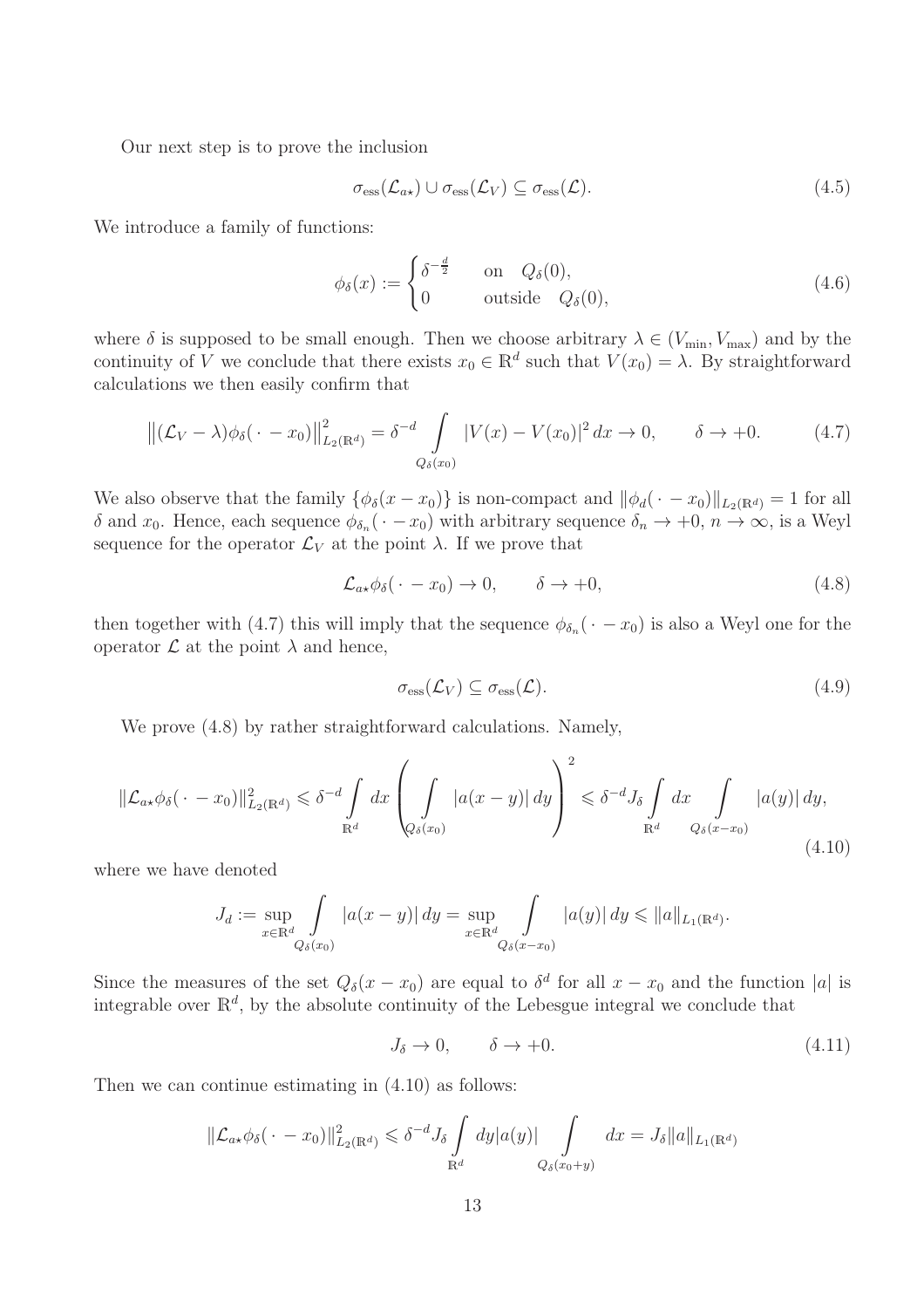and by  $(4.11)$  we then arrive at  $(4.8)$  and hence, to  $(4.9)$ . In view of unitary equivalence  $(4.2)$ and identities (4.3), (4.4) we then get that  $\sigma_{\rm ess}(\mathcal{L}_{a*}) \subseteq \sigma_{\rm ess}(\mathcal{L})$  and together with (4.9) this leads us to  $(4.5)$ .

To complete the proof of identity

$$
\sigma_{\rm ess}(\mathcal{L}) = \sigma_{\rm ess}(\mathcal{L}_{a\star}) \cup \sigma_{\rm ess}(\mathcal{L}_V) = [\mu_0, \mu_1],\tag{4.12}
$$

it sufficient to show that

$$
\sigma_{\rm ess}(\mathcal{L}) \setminus (\sigma_{\rm ess}(\mathcal{L}_{a\star}) \cup \sigma_{\rm ess}(\mathcal{L}_V)) = \emptyset.
$$

Let  $\lambda \in \sigma_{\text{ess}}(\mathcal{L})$  and  $\lambda \notin \sigma_{\text{ess}}(\mathcal{L}_{a\star}), \lambda \notin \sigma_{\text{ess}}(\mathcal{L}_V)$ . Then there exists a Weyl sequence  $u_n \in L_2(\mathbb{R}^d)$ , which is bounded, non-compact and

$$
f_n := (\mathcal{L} - \lambda)u_n \to 0, \qquad n \to \infty.
$$
 (4.13)

Since  $\lambda \notin \sigma_{\text{ess}}(\mathcal{L}_V)$ , by the second identity in (4.3), the inverse operator  $(\mathcal{L}_V - \lambda)^{-1}$  is welldefined and bounded. We hence can rewrite (4.13) as

$$
\frac{1}{V - \lambda} \mathcal{L}_{a\star} u_n + u_n = \frac{f_n}{V - \lambda} \to 0, \qquad n \to +\infty.
$$
 (4.14)

In view of (2.2), zero belongs to the essential spectrum of the operator  $\mathcal{L}_V$  and hence,  $\lambda \neq 0$ ,  $V - \lambda \neq 0$ . Then

$$
\frac{1}{V - \lambda} = -\frac{1}{\lambda} + \frac{V_1}{\lambda}, \qquad V_1 := \frac{V}{V - \lambda}.
$$

We substitute this identity into (4.14) and we get:

$$
(\mathcal{L}_{a\star} - \lambda)u_n + V_1 \mathcal{L}_{a\star} u_n = \frac{\lambda}{V - \lambda} f_n.
$$
\n(4.15)

By our assumptions and by (4.4) the number  $\lambda$  is in the resolvent set of the operator  $\mathcal{L}_{a\star}$  and hence, the resolvent  $(\mathcal{L}_{a*} - \lambda)^{-1}$  is well-defined and is a bounded in  $L_2(\mathbb{R}^d)$ . This allows us to rewrite (4.15) as

$$
u_n = (\mathcal{L}_{a\star} - \lambda)^{-1} \left( \frac{\lambda}{V - \lambda} f_n - V_1 \mathcal{L}_{a\star} u_n \right).
$$
 (4.16)

According to our assumptions on  $V$ , this function decays at infinity. Hence, the same is true for  $V_1$ . Then it is easy to see that the operator  $V_1\mathcal{L}_{a*}$  is compact in  $L_2(\mathbb{R}^d)$ . Since the sequence  $u_n$  is bounded, it contains a subsequence, still denoted by  $u_n$ , such that  $V_1\mathcal{L}_{a*}u_n$  converges in  $L_1(\mathbb{R}^d)$ . The sequence  $\frac{\lambda}{\gamma-\lambda}f_n$  also converges as  $n \to +\infty$ ; the limiting function is zero. Hence, the right hand side in (4.16) is a converging sequence as  $n \to +\infty$ . This contradicts the noncompactness of the sequence  $u_n$ . Hence, identity (4.12) holds and this proves the first part of the theorem.

We proceed to proving the second part of the theorem. In view of the first identity in  $(4.2)$ , the quadratic form associated with the operator  $\mathcal L$  reads

$$
\mathfrak{l}[u] := (\mathcal{L}u, u)_{L_2(\mathbb{R}^d)} = (\mathcal{L}_{a*}u, u)_{L_2(\mathbb{R}^d)} + (Vu, u)_{L_2(\mathbb{R}^d)} = (\mathcal{L}_{\hat{a}}\hat{u}, \hat{u})_{L_2(\mathbb{R}^d)} + (Vu, u)_{L_2(\mathbb{R}^d)}, \quad (4.17)
$$

where

$$
\hat{u} := \frac{1}{(2\pi)^{\frac{d}{2}}}\mathcal{F}[u], \qquad \|u\|_{L_2(\mathbb{R}^d)} = \|\hat{u}\|_{L_2(\mathbb{R}^d)}.
$$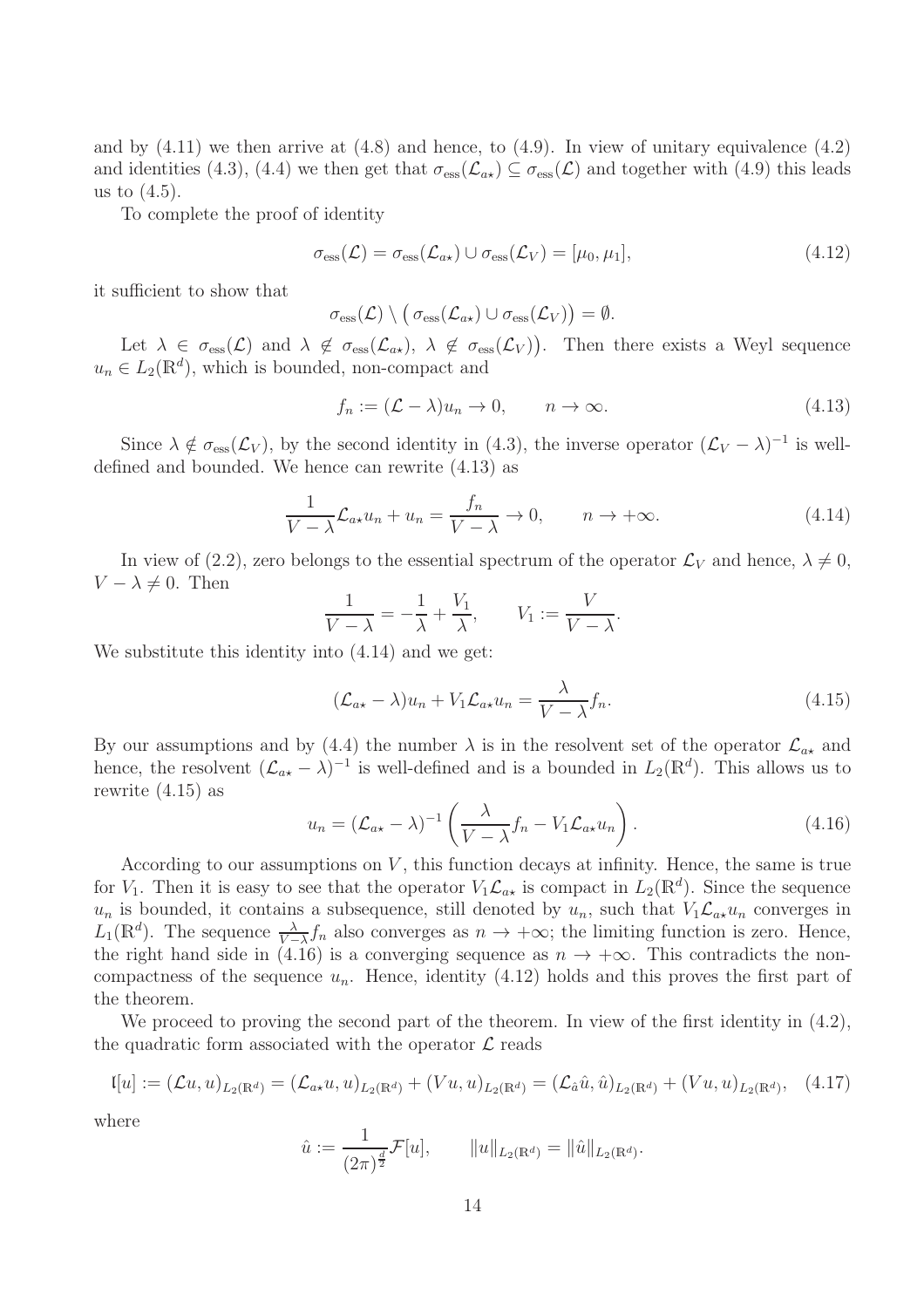Hence, identity (4.17) implies immediately that this form satisfies the estimate

$$
(a_{\min} + V_{\min}) \|u\|_{L_2(\mathbb{R}^d)}^2 \leq (Lu, u)_{L_2(\mathbb{R}^d)} \leq (a_{\max} + V_{\max}) \|u\|_{L_2(\mathbb{R}^d)}^2
$$

and hence, the spectrum of the operator  $\mathcal L$  is located inside the segment  $[a_{\min}+V_{\min}, a_{\max}+V_{\max}]$ . Now the second part of the theorem follows from the standard properties of the spectra of selfadjoint operators and identity (4.12). This completes the proof of Theorem 2.1.

### 5 Existence of discrete spectrum

In this section we study the existence of the discrete spectrum of the operator  $\mathcal{L}$ , namely, we prove Theorem 2.2.

#### 5.1 Proof of Theorem 2.2

The proof is based on the minimax principle: if we find a normalized function  $\varphi \in L_2(\mathbb{R}^d)$  such that  $\mathfrak{t}[\varphi] < V_{min}$ , this will imply the statement of the theorem; we recall that  $\mathfrak{t}[u]$  is the quadratic form associated with the operator  $\mathcal{L}$ , see (4.17).

We construct a required test function explicitly choosing it to be  $\phi_{\delta}(x-x_0)$  with  $\phi_{\delta}$  introduced in (4.6) and  $\delta$  mentioned in the formulation of the theorem; we note that this function is normalized in  $L_2(\mathbb{R}^d)$ . Having this normalization in mind, we consider the quadratic form l on such function, namely:

$$
[[\phi_{\delta}(\cdot - x_0)] - V_{\min} = \delta^{-d} \int_{Q_{\delta}(x_0 \times Q_{\delta}(x_0))} a(x - y) dx dy + \delta^{-d} \int_{Q_{\delta}(x_0)} (V(x) - V_{\min}) dx
$$
  

$$
= \delta^d \int_{Q_1(0) \times Q_1(0)} a(\delta(x - y)) dx dy + \int_{Q_1(0)} (V(x_0 + \delta x) - V_{\min}) dx.
$$
 (5.1)

Let us calculate the first integral in the above identity.

First of all observe that owing to condition (2.1) we immediately get

$$
\int_{Q_1(0)\times Q_1(0)} a(\delta(x-y)) \, dxdy = \int_{Q_1(0)\times Q_1(0)} a(\delta(y-x)) \, dxdy
$$
\n
$$
= \int_{Q_1(0)\times Q_1(0)} \overline{a(\delta(x-y))} \, dxdy = \int_{Q_1(0)\times Q_1(0)} \text{Re } a(\delta(x-y)) \, dxdy.
$$

Then we make the change of the variables  $(x, y) \rightarrow (x - y, x + y)$ :

$$
\int_{Q_1(0)\times Q_1(0)} \text{Re } a(\delta(x-y)) \, dxdy = 2^{-d} \int_{Q_2(0)} dx \, \text{Re } a(\delta x) \int_{\{y:\, |y_i| < 1-|x_i|, \, i=1,\dots,d\}} dy
$$
\n
$$
= \int_{Q_2(0)} \prod_{i=1}^d (1-|x_i|) \, \text{Re } a(\delta x) \, dx.
$$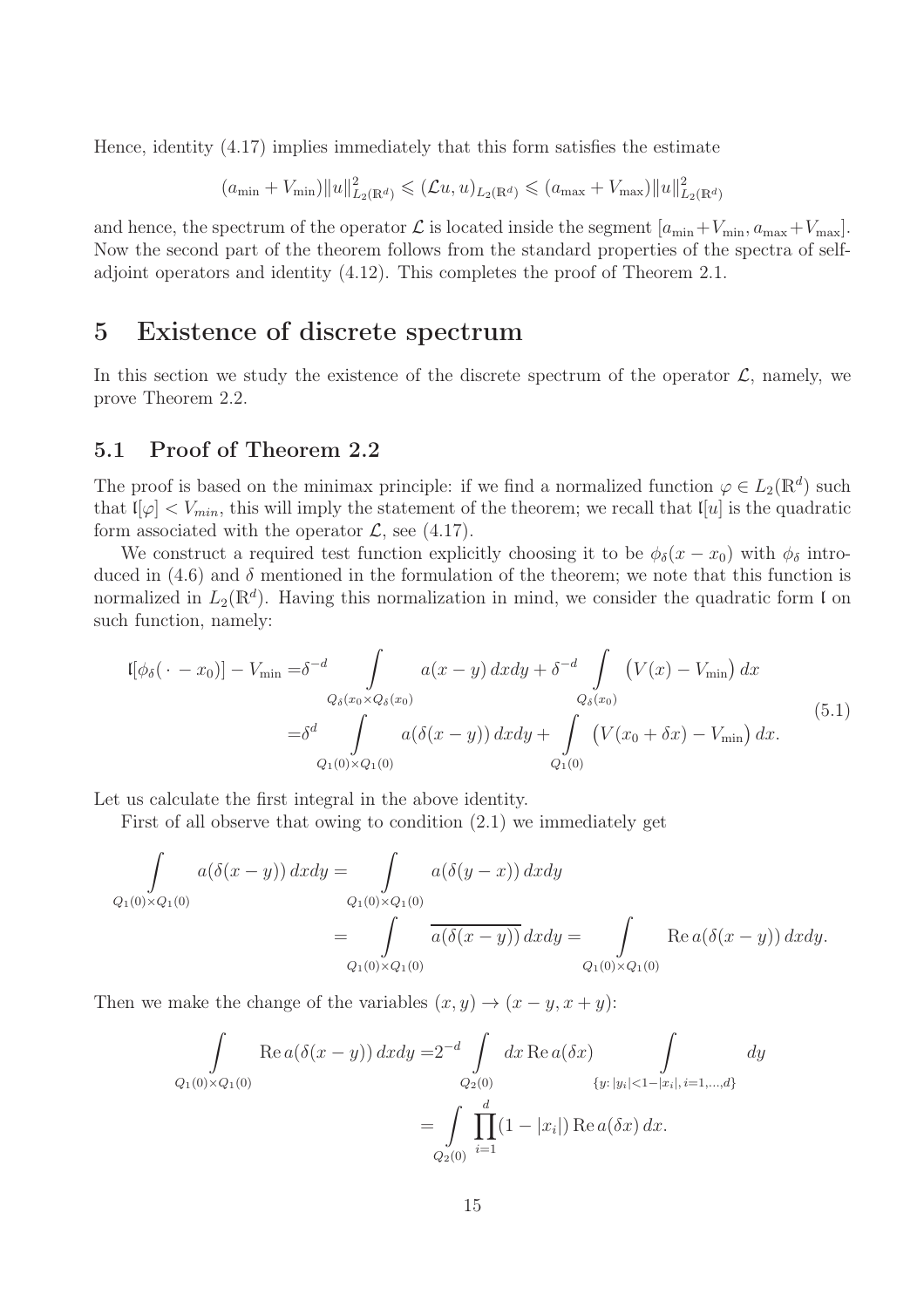Now by (5.1) we get:

$$
\mathfrak{l}[\phi_{\delta}(\cdot - x_0)] - V_{\min} ||\phi_{\delta}(\cdot - x_0)||_{L_2(\mathbb{R}^d)}^2 = \delta^d \bigg( \int_{Q_2(0)} \prod_{i=1}^d (1 - |x_i|) \operatorname{Re} a(\delta x) dx + \delta^{-d} \int_{Q_1(0)} \big( V(x_0 + \delta x) - V_{\min} \big) dx \bigg) < 0.
$$

Hence, by the minimax principle we conclude that the operator  $\mathcal L$  has a non-empty discrete spectrum below  $V_{\text{min}}$ . This completes the proof of Theorem 2.2.

# 6 Existence of finitely many eigenvalues

In this section we discuss sufficient conditions ensuring the existence of at least finitely many eigenvalues of the operator  $\mathcal{L}$ , namely, we prove Theorems 2.3 and 2.4.

#### 6.1 Proof of Theorem 2.3

Since the restriction of the function a on  $Q_{2r}(0)$  belongs to  $L_1(Q_{2r}(0))$ , for each  $\eta > 0$  there exists an infinitely differentiable function  $a^{\eta} \in C_0^{\infty}(Q_{2r}(0))$  such that

$$
||a - a^{\eta}||_{L_1(Q_{2r}(0))} \le \eta.
$$
\n(6.1)

Let  $u = u(x)$  be an infinitely differentiable function on  $\overline{Q_r(x_0)}$ ; we extend it by zero outside  $\overline{Q_r(x_0)}$ . Then by estimates (4.1) and (6.1) we find:

$$
(\mathcal{L}_{a\star}u, u)_{L_2(\mathbb{R}^d)} = \int_{Q_r(x_0)\times Q_r(x_0)} a(x-y)u(y)\overline{u(x)} dx dy
$$
  
= 
$$
\int_{Q_r(0)\times Q_r(0)} a^{\eta}(x-y)u(y+x_0)\overline{u(x+x_0)} dx dy + \mathfrak{r}^{\eta}[u],
$$
 (6.2)

where  $\mathfrak{r}^{\eta}[u]$  is a quadratic form satisfying the estimate

$$
|\mathfrak{r}^{\eta}[u]| \leqslant \eta \|u\|_{L_2(\mathbb{R})^d}^2. \tag{6.3}
$$

We represent the function  $a^{\eta}$  by its Fourier series, namely,

$$
a^{\eta}(x) = \sum_{n \in \mathbb{Z}^d} a_n^{\eta} e^{\frac{i\pi}{r} n \cdot x}, \quad x \in Q_{2r}(0), \qquad a_n^{\eta} := (2r)^{-d} \int_{Q_{2r}(0)} a^{\eta}(x) e^{-\frac{i\pi}{r} n \cdot x} dx.
$$

It follows from (6.1) that

$$
|a_n^{\eta} - a_n| \leqslant \eta, \qquad n \in \mathbb{Z}^d, \qquad a_n := (2r)^{-d} \int_{Q_{2r}(0)} a(x) e^{-\frac{i\pi}{r} n \cdot x} dx.
$$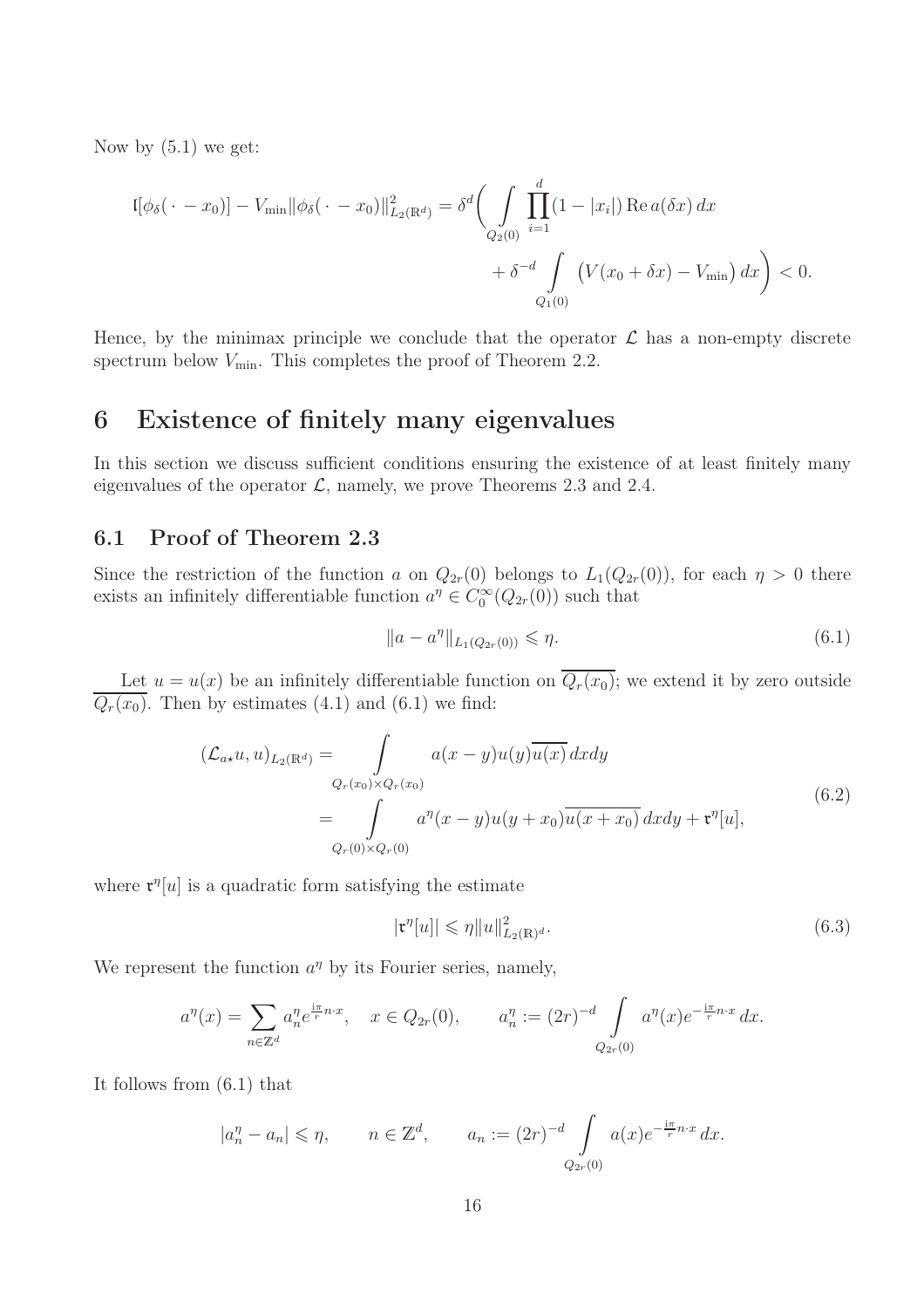Owing to the assumed smoothness of the function  $a^{\eta}$ , its Fourier series converges uniformly on  $\overline{Q_{2r}(0)}$ . This allows us to substitute this Fourier series into the first term on the right hand side of  $(6.2)$ :

$$
\int_{Q_r(0)\times Q_r(0)} a^{\eta}(x-y)u(x_0+y)\overline{u(x_0+x)} dx dy
$$
\n
$$
= \sum_{n\in\mathbb{Z}^d} a_n^{\eta} \int_{Q_r(0)\times Q_r(0)} e^{\frac{i\pi}{r}n\cdot(x-y)} u(x_0+y)\overline{u(x_0+x)} dx dy = \sum_{n\in\mathbb{Z}^d} a_n^{\eta} |U_n|^2,
$$
\n(6.4)

where

$$
U_n := \int_{Q_r(0)} e^{-\frac{i\pi}{r} n \cdot x} u(x_0 + x) dx = e^{\frac{i\pi}{r} n \cdot x_0} \int_{Q_{2r}(x_0)} e^{-\frac{i\pi}{r} n \cdot x} u(x) dx.
$$

Here we have also employed that u vanishes on  $Q_{2r}(x_0) \setminus Q_r(x_0)$ . Up to a fixed multiplicative constant, the numbers  $U_n$  are the Fourier coefficients of the function u, namely,

$$
u(x+x_0) = (2r)^{-d} \sum_{n \in \mathbb{Z}^d} U_n e^{\frac{i\pi}{r} n \cdot x}, \qquad x \in Q_{2r}(0),
$$

and by the Parseval identity holds:

$$
||u||_{L_2(Q_{2r}(x_0))}^2 = ||u||_{L_2(Q_r(x_0))}^2 = ||u(\cdot + x_0)||_{L_2(Q_r(0))}^2 = (2r)^{-d} \sum_{n \in \mathbb{Z}^d} |U_n|^2.
$$
 (6.5)

The function  $u(x)$  can be also regarded as defined on the cube  $Q_r(x_0)$  and it can be represented by one more Fourier series

$$
u(x+x_0) = r^{-d} \sum_{n \in \mathbb{Z}^d} u_n e^{\frac{2\pi i}{r} n \cdot x}, \qquad x \in Q_r(0), \qquad u_n := \int_{Q_r(0)} e^{-\frac{2\pi i}{r} n \cdot x} u(x+x_0) dx.
$$

The corresponding Parseval identity holds true:

$$
||u||_{L_2(Q_r(x_0))}^2 = ||u(\cdot + x_0)||_{L_2(Q_r(0))}^2 = r^{-d} \sum_{n \in \mathbb{Z}^d} |u_n|^2.
$$
 (6.6)

We also observe the identity

$$
U_{2n} = u_n, \qquad n \in \mathbb{Z}^d, \tag{6.7}
$$

which will play an important role in what follows.

We substitute  $(6.4)$  into  $(6.2)$  and take into consideration estimate  $(6.3)$  and Parseval identity  $(6.5)$ . This gives:

$$
(\mathcal{L}_{a\star}u, u)_{L_2(\mathbb{R}^d)} \leqslant (\mathcal{L}_{a^{\eta}\star}u, u)_{L_2(\mathbb{R}^d)} + \eta \|u\|_{L_2(Q_r(x_0))}^2 = \sum_{n \in \mathbb{Z}^d} a_n^{\eta} |U_n|^2 + \eta \|u\|_{L_2(Q_r(x_0))}^2
$$
  

$$
\leqslant \sum_{n \in \mathbb{Z}^d} a_n |U_n|^2 + \eta \left(1 + (2r)^d\right) \|u\|_{L_2(Q_r(x_0))}^2.
$$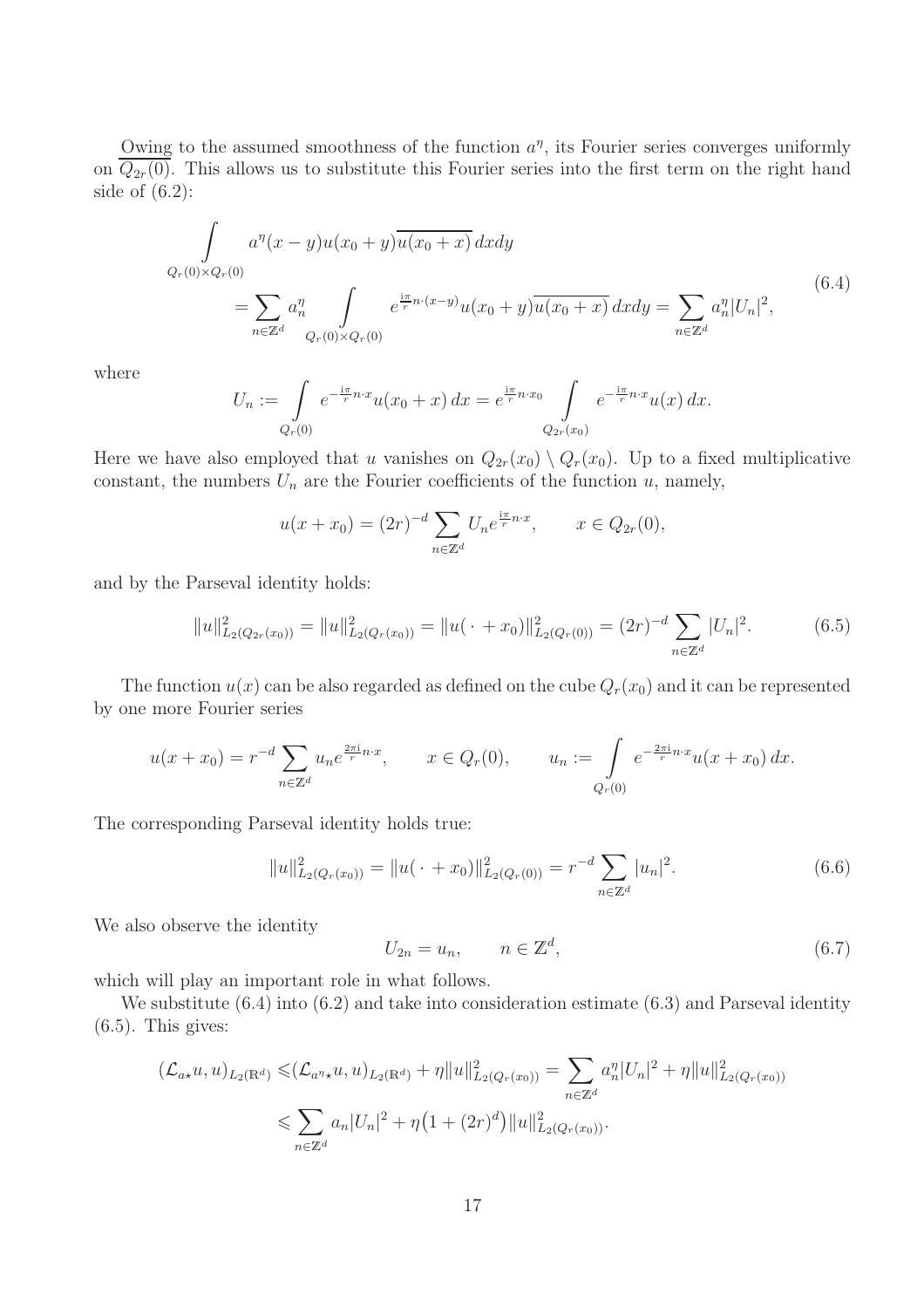Passing then to the limit as  $\eta \to +0$  and using identity (6.7), we get

$$
(\mathcal{L}_{a\star}u, u)_{L_2(\mathbb{R}^d)} \leq \sum_{n \in \mathbb{Z}^d} a_n |U_n|^2 = \sum_{n \in (2\mathbb{Z})^d} a_{2n} |u_n|^2 + \sum_{n \in \mathbb{Z}^d \setminus (2\mathbb{Z})^d} a_n |U_n|^2.
$$
 (6.8)

By the Parseval identity (6.5) we obtain:

$$
\sum_{n\in\mathbb{Z}^d\backslash(2\mathbb{Z})^d} a_n|U_n|^2\leqslant \sup_{n\in\mathbb{Z}^d\backslash(2\mathbb{Z})^d} a_n\sum_{n\in\mathbb{Z}^d\backslash(2\mathbb{Z})^d}|U_n|^2\leqslant \alpha\|u\|_{L_2(Q_r(x_0))}^2, \qquad \alpha:=(2r)^d\sup_{n\in\mathbb{Z}^d\backslash(2\mathbb{Z})^d} a_n;
$$

here we have also used the inequality  $\alpha \geq 0$ . This allows us to rewrite estimate (6.8) as

$$
(\mathcal{L}_{a\star}u, u)_{L_2(\mathbb{R}^d)} \leq \sum_{n \in \mathbb{Z}^d} a_{2n} |u_n|^2 + \alpha \|u\|_{L_2(Q_r(x_0))}^2.
$$
 (6.9)

Now let us consider test functions  $u \in L^2(\mathbb{R}^d)$  supported in the cube  $Q_r(x_0)$ . We suppose that on  $Q_r(x_0)$  the function u is a finite linear combination

$$
u(x) = r^{-d} \sum_{n \in \mathbb{J}} u_n e^{\frac{2\pi i}{r} n \cdot (x - x_0)},
$$
\n(6.10)

where J is a finite subset of  $J_0$ . Then for such u estimate (6.9) becomes

$$
(\mathcal{L}_{a\star}u, u)_{L_2(\mathbb{R}^d)} \leq \sum_{n \in \mathbb{J}} a_{2n} |u_n|^2 + \alpha \|u\|_{L_2(Q_r(x_0))}^2.
$$
 (6.11)

We also have:

$$
\left( (V(x) - V_{\min})u, u \right)_{L_2(\mathbb{R}^d)} = \int_{Q_r(x_0)} (V(x) - V_{\min}) |u(x)|^2 dx
$$
  
=  $r^{-2d} \sum_{m,n \in \mathbb{J}} u_n \overline{u_m} \int_{Q_r(0)} (V(x + x_0) - V_{\min}) e^{\frac{2\pi i}{r}(n-m)\cdot x} dx$   
=  $r^{-2d} \sum_{n,m \in \mathbb{J}} u_n \overline{u_m} V_{n-m}.$ 

Hence, by Cauchy-Schwartz inequality and Parseval identity,

$$
\left( (V(x) - V_{\min})u, u \right)_{L_2(\mathbb{R}^d)} \le r^{-2d} \left( \sum_{n \in \mathbb{J}} |u_n|^2 \right)^{\frac{1}{2}} \left( \sum_{n \in \mathbb{J}} \left| \sum_{m \in \mathbb{J}} V_{n-m} \overline{u_m} \right|^2 \right)^{\frac{1}{2}}
$$
  

$$
\le r^{-2d} \left( \sum_{n \in \mathbb{J}} |u_n|^2 \right)^{\frac{1}{2}} \left( \sum_{n \in \mathbb{J}} \left| \sum_{m \in \mathbb{J}} |V_{n-m}| \right| \left( \sum_{m \in \mathbb{J}} |V_{n-m}| |u_m|^2 \right) \right)^{\frac{1}{2}}
$$
  

$$
\le r^{-\frac{3}{2}d} \left( \sum_{n \in \mathbb{J}} |u_n|^2 \right)^{\frac{1}{2}} \nu_{\mathbb{J}}^{\frac{1}{2}} \left( \sum_{m,n \in \mathbb{J}} |V_{n-m}| |u_n|^2 \right)^{\frac{1}{2}} \le \nu_{\mathbb{J}} \|u\|_{L_2(Q_r(x_0))}^2.
$$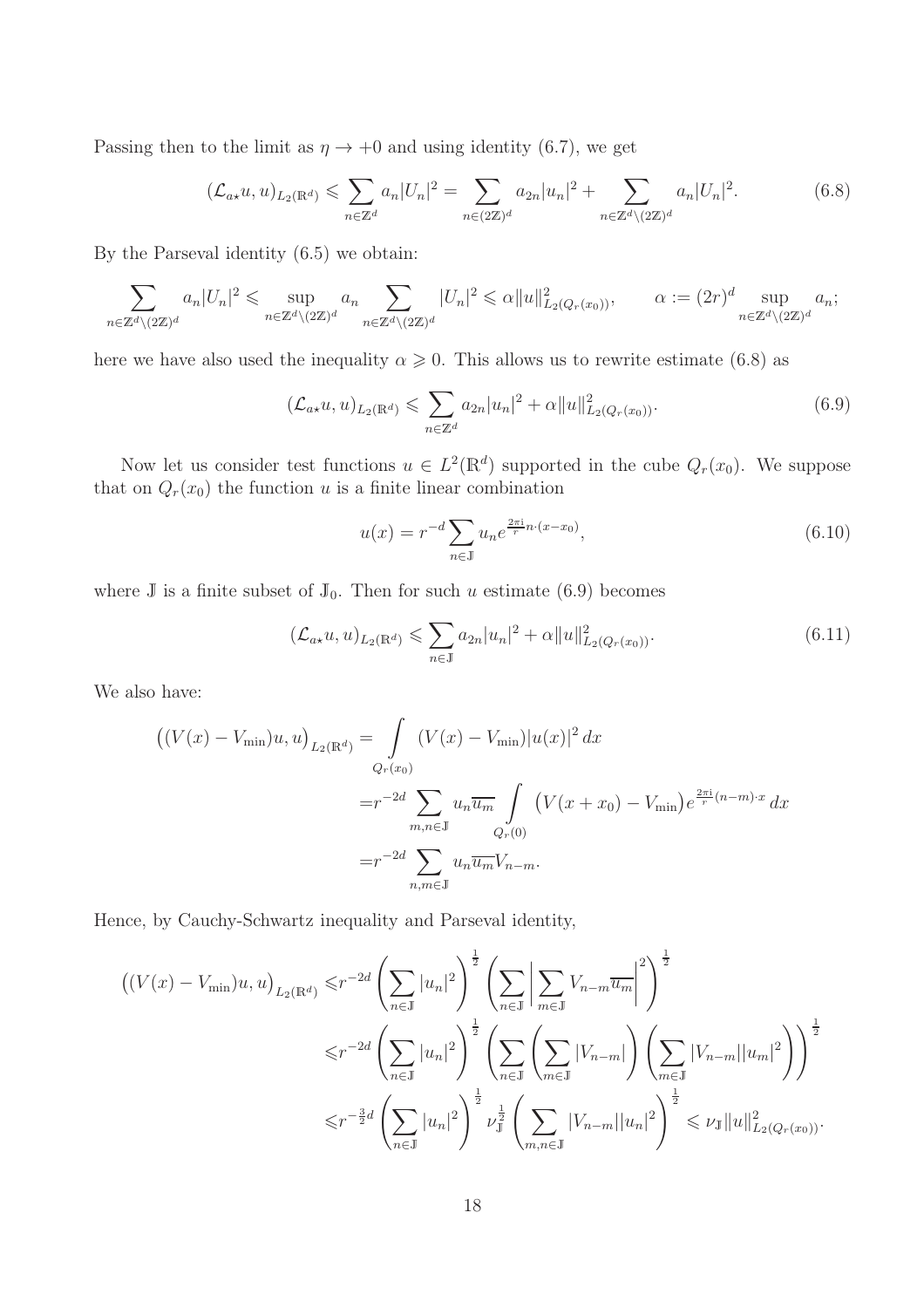This estimate, (6.11) and Parseval identity (6.6) lead us to a final estimate for the form of the operator  $\mathcal L$  on the functions u defined in (6.10):

$$
\left\|u\right\| - V_{\min} \|u\|_{L_2(\mathbb{R}^d)}^2 \leqslant \left(r^d \max_{n \in \mathbb{J}} a_{2n} + \alpha + \nu_{\mathbb{J}}\right) \|u\|_{L_2(Q_r(x_0))}^2. \tag{6.12}
$$

We substitute for  $\mathbb J$  in (6.12) the set  $\mathbb I$  from the formulation of the theorem. Then combining  $(2.6)$  and  $(6.12)$  yields

$$
[u] - V_{\min} ||u||^2_{L_2(\mathbb{R}^d)} < 0
$$

for all linear combinations (6.10) with  $J \subset I$ . By the minimax principle this implies that the operator  $\mathcal L$  possesses at least  $\#\mathbb{I}$  eigenvalues below  $V_{\min}$  and this completes the proof of the first statement in the theorem.

Now as the set J in (6.12) we choose  $J := \{n\}$  with  $n \in I$ . Then estimate (6.12) becomes

$$
I[u] - V_{\min} ||u||_{L_2(\mathbb{R}^d)}^2 \leqslant r^d a_{2n} + \alpha + r^{-d} |V_0|, \qquad |V_0| = V_0.
$$

Taking the infimum over  $n \in J$  of the right hand side in the above inequality, by the minimax principle we arrive at (2.7). This completes the proof of Theorem 2.3.

#### 6.2 Proof of Theorem 2.4

Let U be an arbitrary function defined on the cube  $Q_1(0)$  and being an element of  $L_2(Q_1(0))$ . We extend all such functions by zero outside  $Q_1(0)$ . Then we choose a sufficiently small  $\delta$  and let  $u_{\delta}(x) := U((x - x_0)\delta^{-1})$ . This function is supported in  $Q_{\delta}(x_0)$ . The quadratic form of the operator  $\mathcal{L}_{a\star}$  on the function  $u_{\delta}$  reads as

$$
(\mathcal{L}_{a\star}u_{\delta}, u_{\delta})_{L_2(\mathbb{R}^d)} = \int_{Q_{\delta}(x_0)\times Q_{\delta}(x_0)} a(x-y)u_{\delta}(y)\overline{u_{\delta}(x)} dxdy
$$
  

$$
= \delta^{2d} \int_{Q_1(0)\times Q_1(0)} a(\delta(x-y))U(y)\overline{U(x)} dxdy.
$$
 (6.13)

Since the function  $\alpha$  is smooth, we can represent it by the Taylor formula as

$$
a(\delta(x-y)) = \sum_{j=0}^{2N} \delta^j A_j(\xi) + \delta^{2N+1} \tilde{A}_{2N+1}(x-y,\delta), \tag{6.14}
$$

where  $A_j$  are homogeneous polynomials of degree  $j$  given by the formulae

$$
A_j(\xi) = \sum_{\substack{n \in \mathbb{Z}_+^d \\ |n| = j}} \frac{\partial^n a(0)}{n!} \xi^n.
$$

The remainder  $\tilde{A}_{2N+1}$  in (6.14) satisfies the uniform estimate

$$
|\tilde{A}_{2N+1}(\xi,\delta)| \leq C \quad \text{for all} \quad \xi \in \overline{Q_2(0)},\tag{6.15}
$$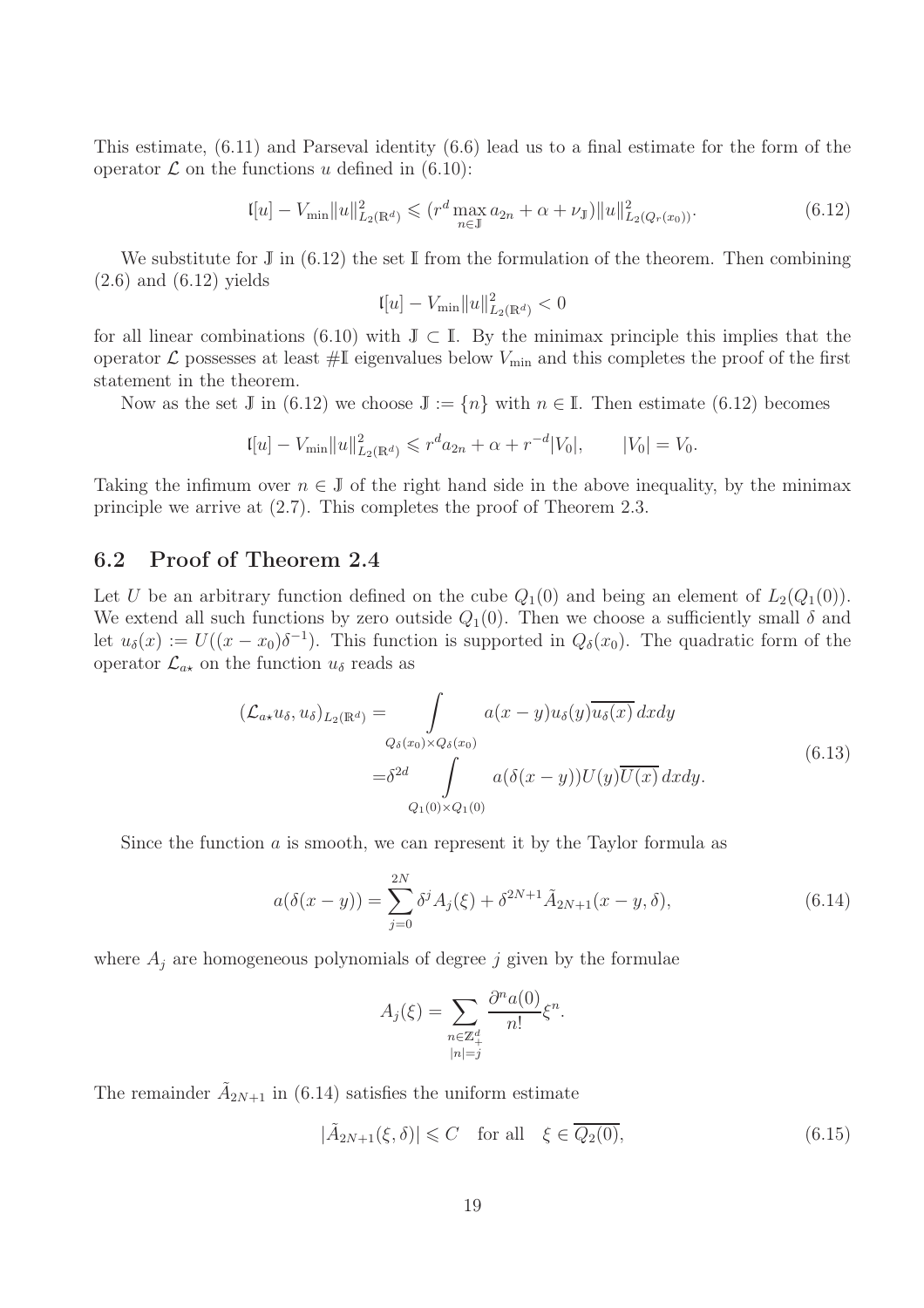where C is some constant independent of  $\xi$  and  $\delta$ . Since

$$
(x - y)^n = \sum_{\substack{m,q \in \mathbb{Z}_+^d \\ m + q = n}} (-1)^{|q|} \frac{n!}{m!q!} x^m y^q,
$$

we immediately get

$$
A_j(x - y) = \sum_{\substack{m,q \in \mathbb{Z}_+^d \\ |m|+|q|=j}} (-1)^{|q|} \partial^{m+q} a(0) \frac{x^m y^q}{m! q!}.
$$

We substitute this formula into  $(6.14)$  and the result is plugged in  $(6.13)$ . Denoting then

$$
U_m := \int\limits_{Q_1(0)} x^m U(x) \, dx,
$$

we arrive at the identities

$$
(\mathcal{L}_{a\star}u_{\delta}, u_{\delta})_{L_2(\mathbb{R}^d)} = \sum_{\substack{m,q \in \mathbb{Z}_+^d \\ |m|+|q| \le 2N}} (-1)^{|q|} \delta^{|m|+|q|} \partial^{m+q} a(0) \frac{U_m U_q}{m! q!} + \delta^{2N+1} \int_{Q_1(0) \times Q_1(0)} A_{2N+1}(x-y,\delta) U(x) \overline{U(y)} dx dy.
$$
 (6.16)

Estimate (6.15) yields immediately that

$$
\left|\delta^{2N+1}\int\limits_{Q_1(0)\times Q_1(0)}A_{2N+1}(x-y,\delta)U(x)\overline{U(y)}\,dxdy\right|\leqslant C\delta^{2N+1}\|U\|_{L_2(Q_1(0))}^2,
$$

where C is some constant independent of  $\delta$  and U.

For now on we specify the choice of the function  $U$ . Namely, we assume that it is a polynomial of degree at most  $N$ , i.e.,

$$
U(x) = \sum_{\substack{m \in \mathbb{Z}_+^d \\ |m| \le N}} c_m x^m.
$$
\n
$$
(6.17)
$$

Then we have

$$
U_n = \sum_{\substack{m \in \mathbb{Z}_+^d \\ |m| \le N}} c_m \int_{Q_1(0)} x^{n+m} dx.
$$
 (6.18)

A matrix of size  $M(N) \times M(N)$  with entries  $\int_{Q_1(0)}$  $x^{n+m} dx$ , is the Gram matrix of linearly independent functions  $\{x^n\}$ ,  $n \in \mathbb{Z}_+^d$ ,  $|n| \leq N$ , and hence, this matrix is non-degenerate. Then it follows from (6.18) that the coefficients  $c_m$  are expressed as linear combinations of  $U_n$ ,  $n \in \mathbb{Z}_+^d$ ,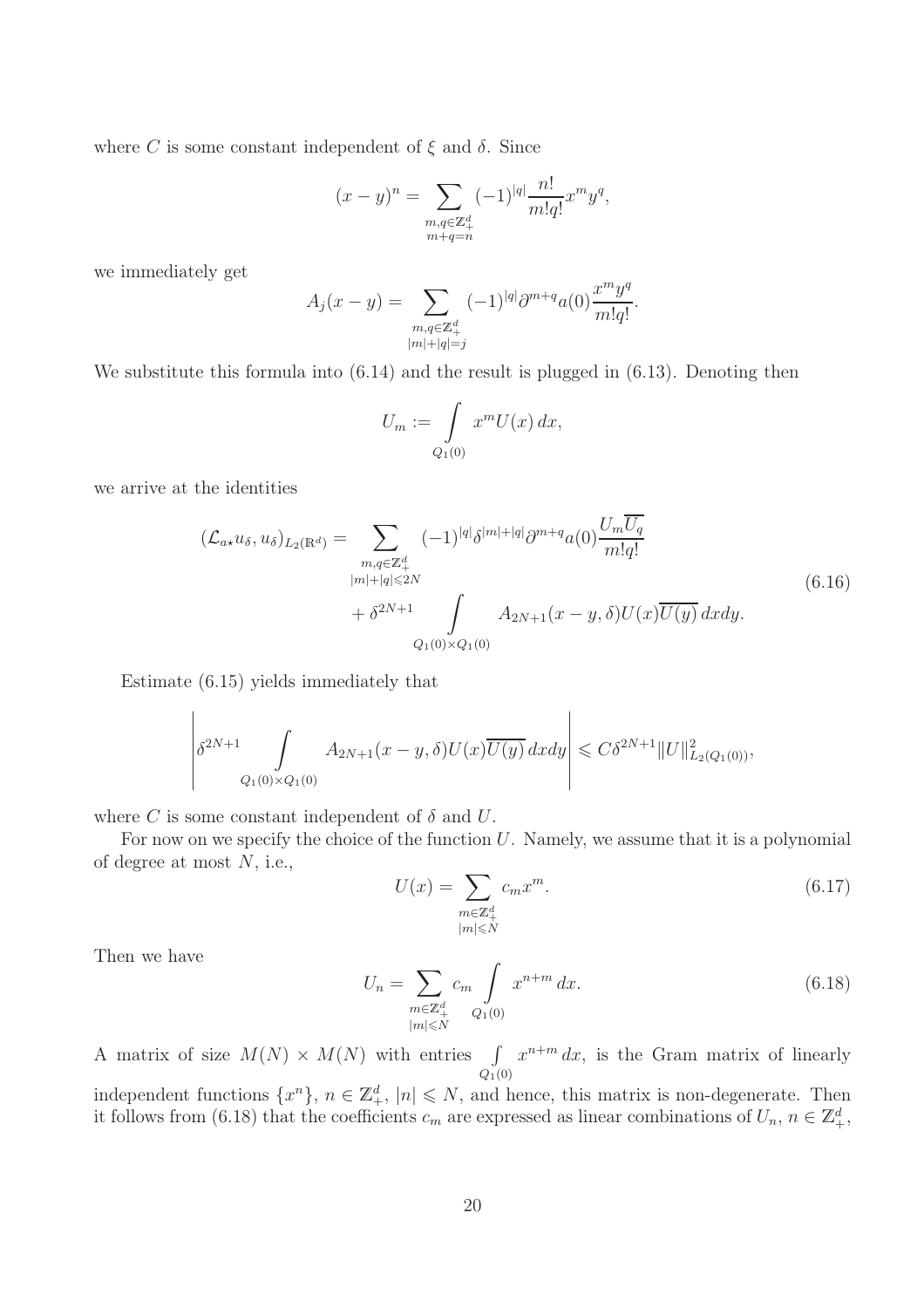$|n| \leq N$ . Therefore, each polynomial (6.17) can be equivalently characterized be means of the coefficients  $U_n$ ,  $n \in \mathbb{Z}_+^d$ ,  $|n| \le N$ . In particular, this implies uniform estimates

$$
\tilde{c}^{-1}||U||_{L_2(Q_1(0))}^2 \leq \sum_{\substack{n \in \mathbb{Z}_+^d \\ |n| \leq N}} |U_n|^2 \leq \tilde{c} \sum_{\substack{n \in \mathbb{Z}_+^d \\ |n| \leq N}} |U_n|^2, \tag{6.19}
$$
\n
$$
\sum_{\substack{n \in \mathbb{Z}_+^d \\ N+1 \leq |n| \leq 2N}} |U_n|^2 \leq C||U||_{L_2(Q_1(0))}^2, \tag{6.20}
$$

where  $\tilde{c}$  and  $C$  are constants independent of  $U$ .

We rewrite the first term in the right hand side of (6.16) as

$$
\sum_{\substack{m,q\in\mathbb{Z}_{+}^{d} \\ |m|+|q|\leqslant 2N}} (-1)^{|q|} \delta^{|m|+|q|} \partial^{m+q} a(0) \frac{U_{m}\overline{U_{q}}}{m!q!} = \sum_{\substack{m,q\in\mathbb{Z}_{+}^{d} \\ |m|,|q|\leqslant N}} (-1)^{|q|} \delta^{|m|+|q|} \partial^{m+q} a(0) \frac{U_{m}\overline{U_{q}}}{m!q!} + \sum_{\substack{m,q\in\mathbb{Z}_{+}^{d}, \\ |m| \geqslant N+1}} (-1)^{|q|} \delta^{|m|+|q|} \partial^{m+q} a(0) \frac{U_{m}\overline{U_{q}}}{m!q!}.
$$
\n(6.21)

By  $(6.20)$  we can estimate the second term in the right hand side of the above identity as follows:

$$
\left| \sum_{\substack{m,q \in \mathbb{Z}_+^d, |m|+|q| \le 2N \\ |m| \ge N+1 \text{ or } |q| \ge N+1}} (-1)^{|q|} \delta^{|m|+|q|} \partial^{m+q} a(0) \frac{U_m \overline{U_q}}{m!q!} \right| \le C \delta^{N+1} \|U\|_{L_2(Q_1(0))}^2, \tag{6.22}
$$

where C is a constant independent of  $\delta$  and U. In view of the definition of the form  $\mathfrak{a}_N$  in (2.8), the first term in the right hand side of (6.21) can be expressed as

$$
\sum_{\substack{m,q\in\mathbb{Z}_+^d\\ |m|,|q|\leqslant N}} (-1)^{|q|} \delta^{|m|+|q|} \partial^{m+q} a(0) \frac{U_m \overline{U_q}}{m!q!} = \mathfrak{a}_N[\mathbf{u}_\delta], \qquad \mathbf{u}_\delta := \left(\delta^{|m|} \frac{U_m}{m!}\right)_{m\in\mathbb{Z}_+^d, |m|\leqslant N}.
$$

It follows from (6.19) that

$$
||u_{\delta}||_{\mathbb{C}^{M(N)}}^2 \ge \tilde{c}_0 \delta^{2N} ||U||_{L_2(Q_1(0))}^2,
$$
\n(6.23)

where  $\tilde{c}_0$  is a positive constant independent of  $\delta$  and U.

Since by the assumptions of the theorem the form  $a_N$  is negative definite on the subspace S, there exists a constant  $\tilde{c}_1 > 0$  independent of  $\delta$  and  $u_{\delta}$  such that

$$
\mathfrak{a}_N[\mathbf{u}_\delta] \leqslant -\tilde{c}_1 \|\mathbf{u}_\delta\|_{\mathbb{C}^{M(N)}}^2
$$

for each  $u_{\delta} \in S$ . Hence, for each polynomial (6.17), for which the corresponding vector  $u_{\delta}$  belongs to  $S$ , by  $(6.23)$  we obtain:

$$
\mathfrak{a}_N[\mathbf{u}_\delta] \leqslant -\tilde{c}_1 \tilde{c}_0 \delta^{2N} ||U||^2_{L_2(Q_1(0))}.
$$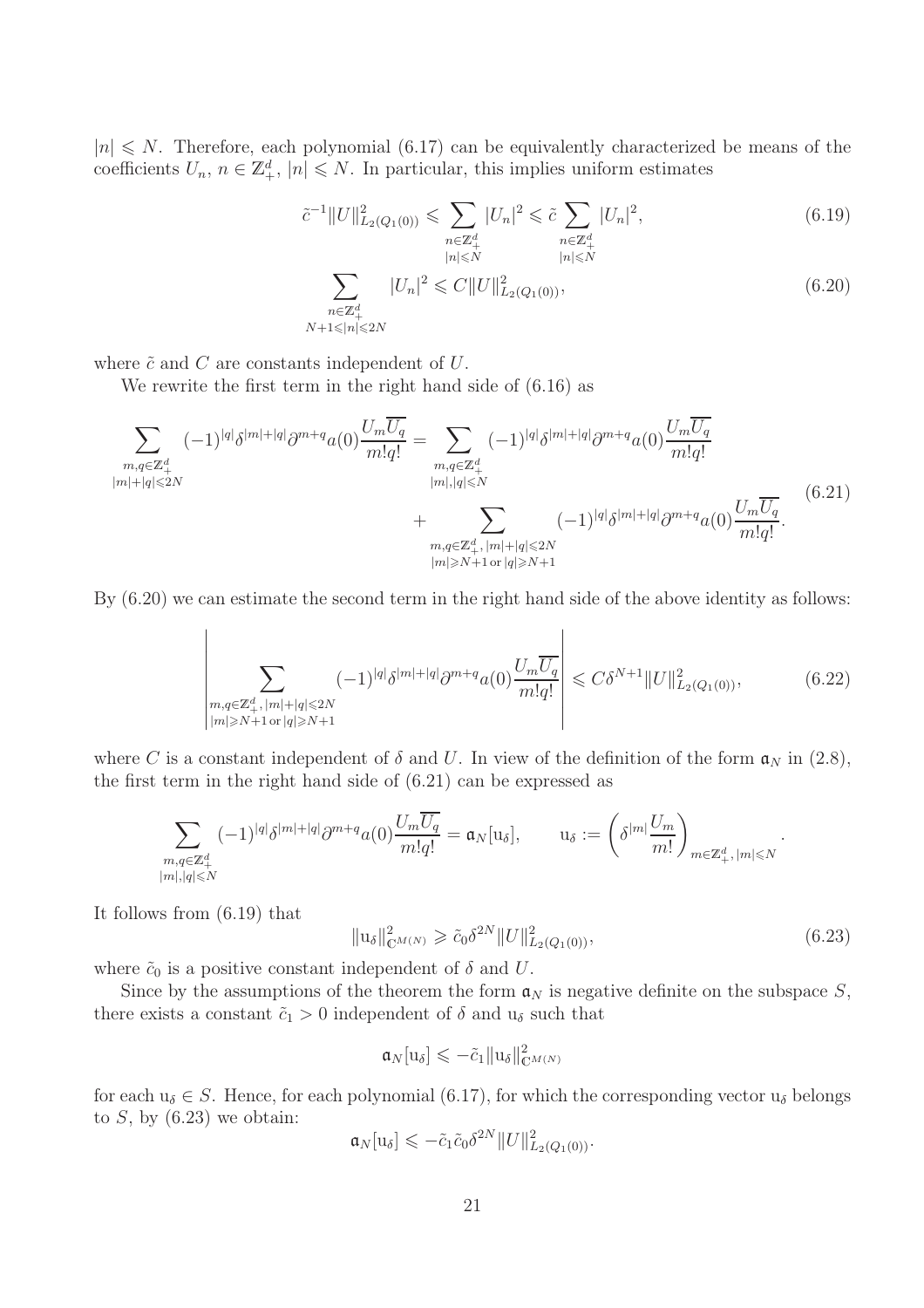The above inequality and (6.22) allow us to estimate the form  $(\mathcal{L}_{a\star}u_{\delta}, u_{\delta})_{L_2(\mathbb{R}^d)}$  from above for sufficiently small  $\delta$  as follows:

$$
(\mathcal{L}_{a\star}u_{\delta}, u_{\delta})_{L_2(\mathbb{R}^d)} \leq \delta^{2(N+d)}(-\tilde{c}_0\tilde{c}_1 + \delta\tilde{c})\|U\|_{L_2(Q_1(0))}^2 \leq -\frac{\tilde{c}_0\tilde{c}_1}{2}\delta^{2(N+d)}\|U\|_{L_2(Q_1(0))}^2. \tag{6.24}
$$

We proceed to estimating the contribution of the potential V to the form of the operator  $\mathcal{L}$ . Namely, we have:

$$
(\mathcal{L}_V u_\delta, u_\delta)_{L_2(\mathbb{R}^d)} - V_{\min} ||u_\delta||^2_{L_2(\mathbb{R}^d)} = \int_{\mathbb{R}^d} (V(x) - V_{\min}) |u_\delta(x)|^2 dx
$$
  

$$
= \delta^d \int_{Q_1(0)} (V(x_0 + \delta x) - V_{\min}) |U(x)|^2 dx
$$
  

$$
= \delta^d \sum_{\substack{m,q \in \mathbb{Z}_+^d \\ |m|, |q| \le 2N}} c_n \overline{c_m} \int_{Q_1(0)} (V(x_0 + \delta x) - V_{\min}) x^{n+m} dx.
$$

Hence, by definition (2.9) of the function  $h_N(\delta)$  and inequality (6.19) we find:

$$
(\mathcal{L}_V u_\delta, u_\delta)_{L_2(\mathbb{R}^d)} - V_{\min} \|u_\delta\|_{L_2(\mathbb{R}^d)}^2 \leq C \delta^d h_N(\delta) \|U\|_{L_2(Q_1(0))}^2,
$$

where C is some constant independent of  $\delta$  and U. This estimate and (6.24) yield:

$$
(\mathcal{L}u_{\delta}, u_{\delta})_{L_2(\mathbb{R}^d)} - V_{\min} \|u_{\delta}\|_{L_2(\mathbb{R}^d)}^2 \leq \delta^{2(N+d)} \left( -\frac{\tilde{c}_0 \tilde{c}_1}{2} + C \frac{h_N(\delta)}{\delta^{2N+d}} \right) \|U\|_{L_2(\mathbb{R}^d)}^2.
$$

Applying condition (2.10), we finally see that for sufficiently small  $\delta$  the estimate

$$
(\mathcal{L}u_{\delta}, u_{\delta})_{L_2(\mathbb{R}^d)} \leqslant -\frac{\tilde{c}_0\tilde{c}_1}{3}\delta^{2(N+d)}\|U\|_{L_2(\mathbb{R}^d)}^2
$$

holds true for each polynomial  $U$  defined by formula  $(6.17)$ , for which the corresponding vector  $u_{\delta}$  belongs to S. Since the dimension of the space of such polynomials coincides with that of the subspace S, by the minimax principle we conclude that the operator  $\mathcal L$  possesses at least dim S discrete eigenvalues below  $\mu_0$ . The proof of Theorem 2.4 is complete.

#### 6.3 Proof of Theorem 2.5

We introduce a subspace S in  $\mathbb{C}^{M(N)}$  consisting of vectors  $\zeta = (\zeta_n)_{n \in \mathbb{Z}^d_+, |n| \leq N}$  such that  $\zeta_n = 0$ as  $n \notin \mathbb{I}$ . It is obvious that the dimension of the space S coincides with #I.

Let us show that the conditions of this theorem imply the assumptions of Theorem 2.4 with the introduced subspaces S. We begin with studying the form  $a_N$ . We rewrite definition (2.8) of this form as

$$
\mathfrak{a}_N[\zeta] = \sum_{n \in \mathbb{I}} (-1)^{|n|} \partial^{2n} a(0) |\zeta_n|^2 + \sum_{n,m \in \mathbb{I}, n \neq m} (-1)^{|n|} \partial^{n+m} a(0) \zeta_m \overline{\zeta_n}.
$$
 (6.25)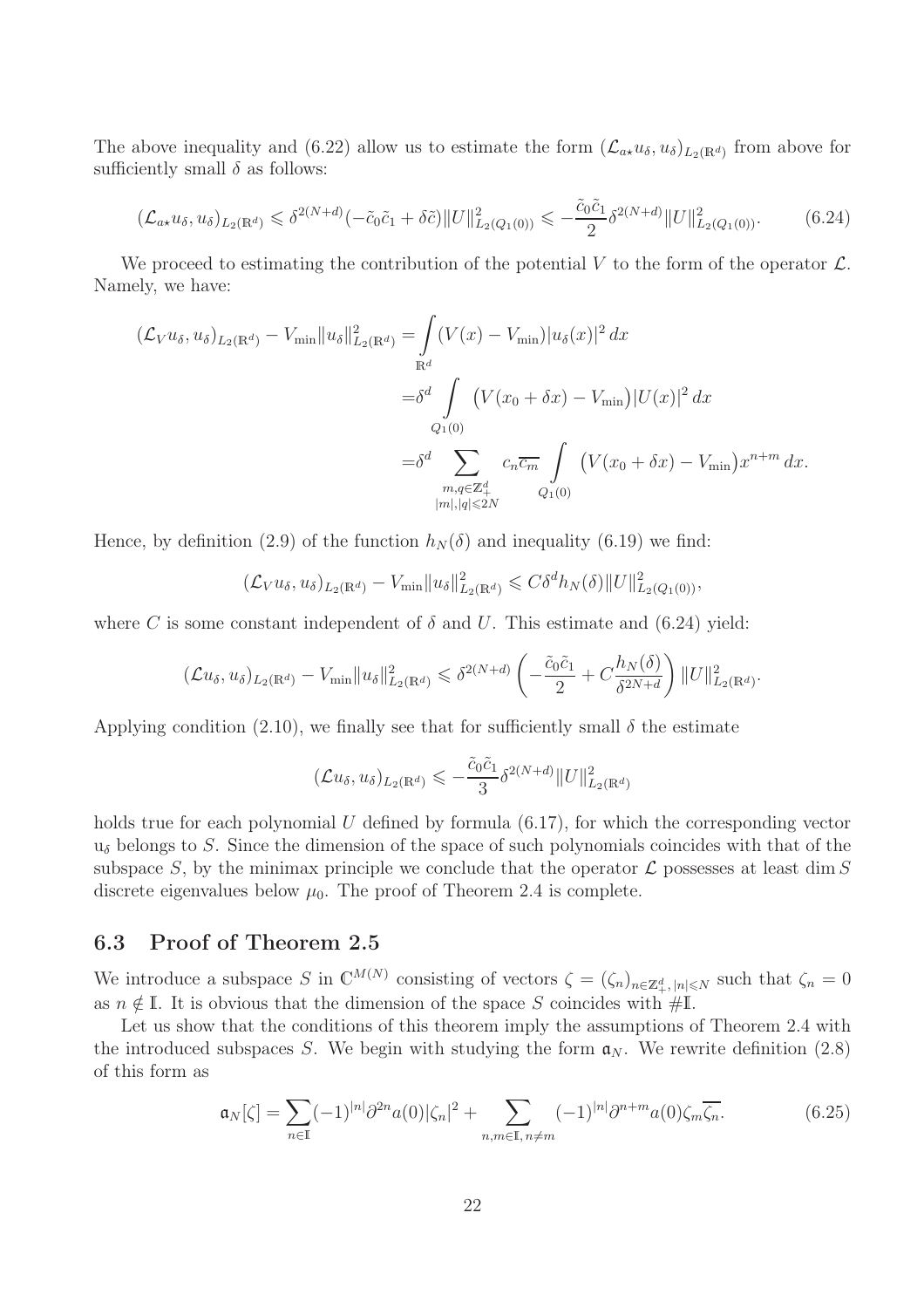Inequalities (2.12) then yield

$$
\sum_{n\in\mathbb{I}}(-1)^{|n|}\partial^{2n}a(0)|\zeta_n|^2=-\sum_{n\in\mathbb{I}}|\partial^{2n}a(0)||\zeta_n|^2.
$$
\n(6.26)

Employing condition (2.13) and assuming that (2.14) holds, we estimate the second term in  $(6.25)$  as follows:

$$
\left| \sum_{\substack{n,m \in \mathbb{I}, n \neq m}} (-1)^{|n|} \partial^{n+m} a(0) \zeta_m \overline{\zeta_n} \right| \leq \sum_{\substack{n,m \in \mathbb{I}, n \neq m \\ n \neq n}} \beta_{n,m} \sqrt{|\partial^{2n} a(0)|} \sqrt{|\partial^{2m} a(0)|} |\zeta_n| |\zeta_m|
$$
  

$$
\leq \frac{1}{2} \sum_{n \in \mathbb{I}} \sum_{\substack{m \in \mathbb{I}, \\ m \neq n}} \beta_{n,m} |\partial^{2n} a(0)| |\zeta_n|^2 + \frac{1}{2} \sum_{m \in \mathbb{I}} \sum_{\substack{n \in \mathbb{I}, \\ n \neq m}} \beta_{n,m} |\partial^{2m} a(0)| |\zeta_m|^2
$$
  

$$
\leq \beta_1 \sum_{n \in \mathbb{I}} |\partial^{2n} a(0)| |\zeta_n|^2.
$$

Combining this estimate with identities (6.25), (6.26) we obtain the following estimate for the form  $\mathfrak{a}_N$ :

$$
\mathfrak{a}_N[\zeta] \leqslant -(1-\beta_1) \sum_{n\in\mathbb{I}} |\partial^{2n} a(0)||\zeta_n|^2,
$$

and, since  $\beta_1$  < 1, we conclude that the form  $\mathfrak{a}_N$  is negative definite.

Recalling the definition of  $h_N(\delta)$  in (2.9), it is straightforward to show that estimate (2.11) implies the following estimate:

$$
|h_N(\delta)| \leqslant C\delta^{\alpha},
$$

where C is some constant independent of  $\delta$ . Since  $2N < \alpha - d$  by the assumption of N, condition (2.10) is fulfilled, and therefore Theorem 2.4 applies.

If (2.15) holds, the second term on the right-hand side of (6.25) can be estimated as follows:

$$
\left| \sum_{\substack{n,m \in \mathbb{I}, n \neq m}} (-1)^{|n|} \partial^{n+m} a(0) \zeta_m \overline{\zeta_n} \right| \leq \sum_{\substack{n,m \in \mathbb{I}, n \neq m}} \beta_{n,m} \sqrt{|\partial^{2n} a(0)|} \sqrt{|\partial^{2m} a(0)|} |\zeta_n| |\zeta_m|
$$
  

$$
\leq \Big( \sum_{\substack{n,m \in \mathbb{I}, n \neq m}} \beta_{n,m}^2 \Big)^{\frac{1}{2}} \Big( \sum_{\substack{n,m \in \mathbb{I}, n \neq m}} |\partial^{2n} a(0)| |\partial^{2m} a(0)| |\zeta_n|^2 |\zeta_m|^2 \Big)^{\frac{1}{2}}
$$
  

$$
= \beta_2^{\frac{1}{2}} \Big( \Big( \sum_{n \in \mathbb{I}} |\partial^{2n} a(0)| |\zeta_n|^2 \Big)^2 - \sum_{n \in \mathbb{I}} |\partial^{2n} a(0)|^2 |\zeta_n|^4 \Big)^{\frac{1}{2}}
$$

Therefore,

$$
\mathfrak{a}_{N}[\zeta] \leq -\sum_{n\in\mathbb{I}} |\partial^{2n} a(0)||\zeta_{n}|^{2} + \beta_{2}^{\frac{1}{2}} \bigg( \Big( \sum_{n\in\mathbb{I}} |\partial^{2n} a(0)||\zeta_{n}|^{2} \Big)^{2} - \sum_{n\in\mathbb{I}} |\partial^{2n} a(0)||^{2}|\zeta_{n}|^{4} \bigg)^{\frac{1}{2}}
$$

$$
= \frac{\beta_{2} \bigg( \Big( \sum_{n\in\mathbb{I}} |\partial^{2n} a(0)||\zeta_{n}|^{2} \Big)^{2} - \sum_{n\in\mathbb{I}} |\partial^{2n} a(0)||^{2}|\zeta_{n}|^{4} \bigg) - \Big( \sum_{n\in\mathbb{I}} |\partial^{2n} a(0)||\zeta_{n}|^{2} \Big)^{2}}{\beta_{2}^{\frac{1}{2}} \bigg( \Big( \sum_{n\in\mathbb{I}} |\partial^{2n} a(0)||\zeta_{n}|^{2} \Big)^{2} - \sum_{n\in\mathbb{I}} |\partial^{2n} a(0)||^{2}|\zeta_{n}|^{4} \bigg)^{\frac{1}{2}} + \sum_{n\in\mathbb{I}} |\partial^{2n} a(0)||\zeta_{n}|^{2}}
$$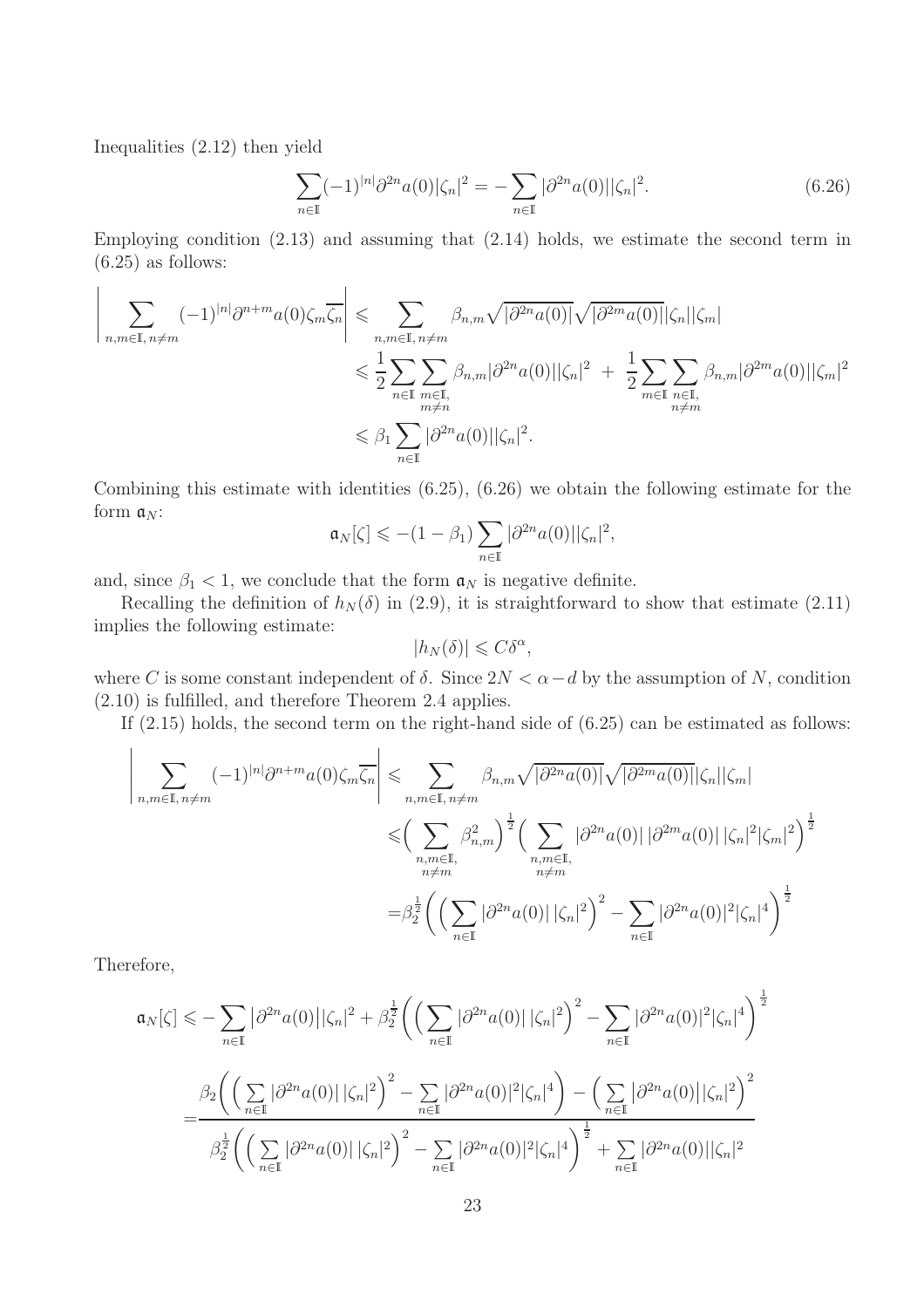$$
\leqslant -\left(1-\beta_2\right)\sum_{n\in\mathbb{I}}|\partial^{2n}a(0)||\zeta_n|^2-\beta_2\Big(\sum_{n\in\mathbb{I}}|\partial^{2n}a(0)|^2|\zeta_n|^4\Big)\Big(\sum_{n\in\mathbb{I}}|\partial^{2n}a(0)||\zeta_n|^2\Big)^{-1}
$$

Considering the inequality

$$
\left(\sum_{n\in\mathbb{I}}|\partial^{2n}a(0)||\zeta_n|^2\right)^2\leqslant(\#\mathbb{I})\sum_{n\in\mathbb{I}}|\partial^{2n}a(0)|^2|\zeta_n|^4,
$$

we derive from the latter estimate the following upper bound:

$$
\mathfrak{a}_N[\zeta] \leqslant -\big((1-\beta_2)+(\#\mathbb{I})^{-\frac{1}{2}}\beta_2\big)\Big(\sum_{n\in\mathbb{I}}|\partial^{2n}a(0)|^2|\zeta_n|^4\Big)\Big(\sum_{n\in\mathbb{I}}|\partial^{2n}a(0)|\,|\zeta_n|^2\Big)^{-1}.
$$

Therefore, the form  $\mathfrak{a}_N[\zeta]$  is negative definite if  $1 - \beta_2 + (\#\mathbb{I})^{-\frac{1}{2}}\beta_2 > 0$  or, equivalently,

$$
\beta_2 < \frac{(\# \mathbb{I})^{\frac{1}{2}}}{(\# \mathbb{I})^{\frac{1}{2}} - 1}.
$$

This completes the proof of Theorem 2.5.

#### 6.4 Proof of Theorem 2.6

It suffices to check that under the assumptions of Theorem 2.6 there exists an infinite subset  $\tilde{\mathbb{I}} \subset \mathbb{I}$  such that condition (2.14) holds for  $\tilde{\mathbb{I}}$ . Indeed, letting  $\tilde{\mathbb{I}}_N = \{n \in \tilde{\mathbb{I}} : |n| \leq N\}$ ,  $N \in \mathbb{Z}_+$ , and assuming that (2.14) holds for  $\tilde{I}$ , by Theorem 2.5 we obtain that there exist at least  $\#\tilde{I}_N$ points of the discrete spectrum of  $\mathcal L$  below  $\mu_0$ . Since N is an arbitrary number from N, and  $\#\mathbb{I}_N$ tends to infinity as  $N \to \infty$ , the desired statement follows.

It remains to construct a subset  $\tilde{\mathbb{I}}$  that satisfies the aforementioned conditions.

**Lemma 6.1.** *There exists an infinite sequence*  $n^1, n^2, \ldots, n^j, \ldots$  *with*  $n^j \in \mathbb{I}$  *such that*  $n_k^{j+1} \geq n_k^j$ *for all*  $k = 1, ..., d$  and all  $j \in \mathbb{Z}_+$ , and  $n^{j+1} \neq n^j$ .

We choose the indices  $j_{\ell}$  in such a way that at least for one  $k \in \{1, ..., d\}$  the inequality

$$
n_k^{j_{\ell+1}} \geqslant 2|n^{j_\ell}|
$$

holds. Denote  $|n|_{\infty} = \max_{k} n_k$ . Then for each  $m \in \mathbb{Z}_+$  and  $\ell \in \mathbb{Z}_+$ ,  $m < \ell$  we have

$$
\frac{(2n^{j_{\ell}})!(2n^{j_{m}})!}{\left((n^{j_{\ell}}+n^{j_{m}})!\right)^{2}}=\prod_{k=1}^{d}\frac{(2n_{k}^{j_{\ell}})!(2n_{k}^{j_{m}})!}{\left((n_{k}^{j_{\ell}}+n_{k}^{j_{m}})!\right)^{2}}\geqslant\frac{(2n_{k_{0}}^{j_{\ell}})!(2n_{k_{0}}^{j_{m}})!}{\left((n_{k_{0}}^{j_{\ell}}+n_{k_{0}}^{j_{m}})!\right)^{2}}\geqslant\left(\frac{3}{2}\right)^{\frac{1}{2}|n^{j_{\ell}}|_{\infty}};
$$

here the index  $k_0$  is such that  $|n^{j_\ell}|_{\infty} = n_{k_0}^{j_\ell}$  $\frac{\partial \ell}{\partial k_0}$ . In view of conditions (2.17) and (2.18), this estimate yields the following inequalities:

$$
\frac{(|\partial^{2n^{j_{\ell}}}a(0)||\partial^{2n^{j_{m}}}a(0)|)^{\frac{1}{2}}}{|\partial^{n^{j_{\ell}}+n^{j_{m}}}a(0)|} \geqslant \frac{c_{1}((2n^{j_{\ell}})!(2n^{j_{m}})!)^{\frac{\gamma}{2}}}{c_{2}((n^{j_{\ell}}+n^{j_{m}})!)^{\gamma}} \geqslant \frac{c_{1}}{c_{2}}\left(\frac{3}{2}\right)^{\frac{\gamma}{4}|n^{j_{\ell}}|_{\infty}}
$$

Choosing  $n^{j_{\ell}}$  in such a way that

$$
\frac{c_1}{c_2} \left(\frac{3}{2}\right)^{\frac{\gamma}{4}|n^{j_\ell}|_\infty} \geqslant 2^\ell \quad \text{for all} \quad \ell \in \mathbb{Z}_+,
$$

we obtain the desired subset  $\tilde{\mathbb{I}}$  and complete the proof.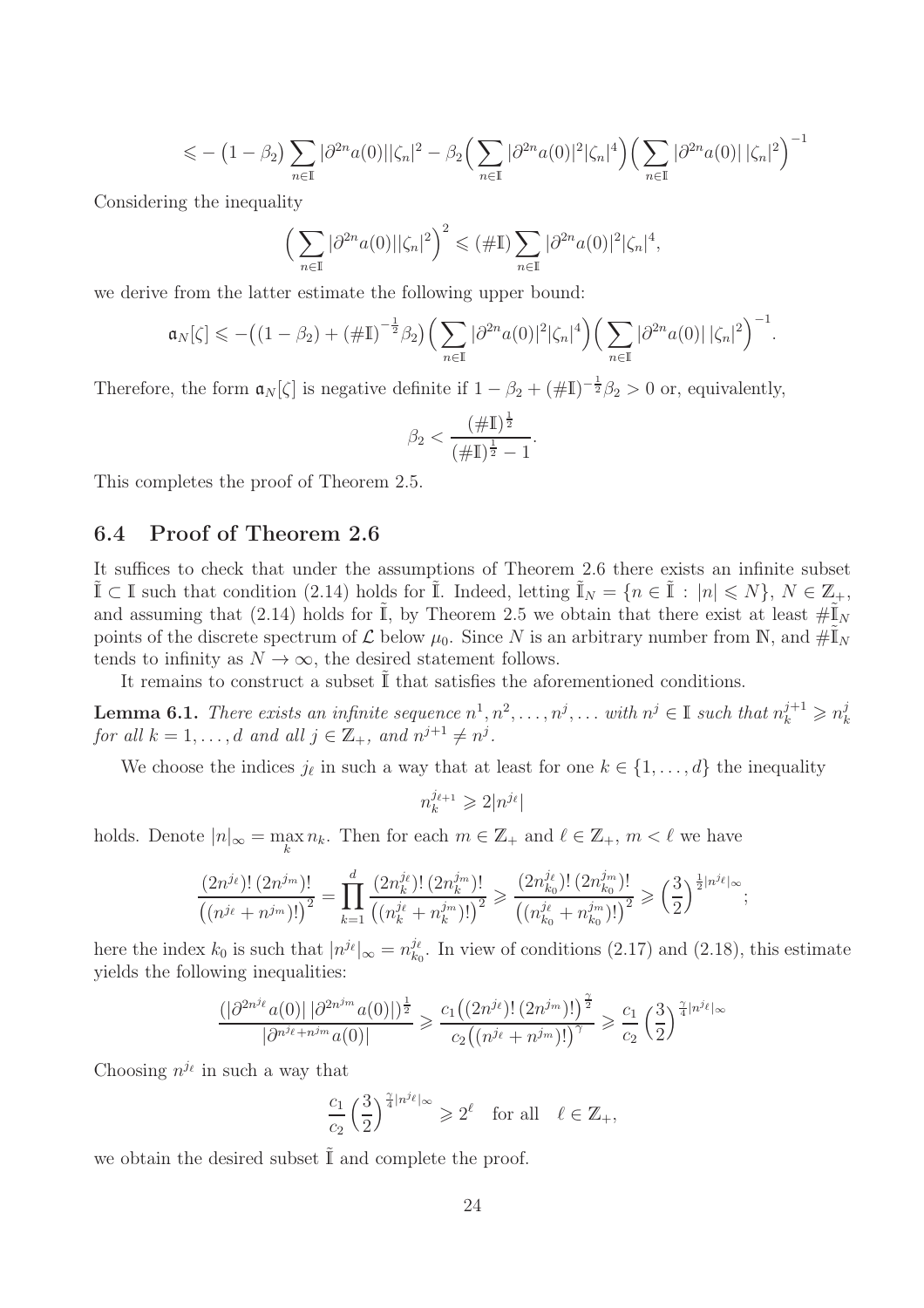### 7 Upper bound for the number of discrete eigenvalues

In this section we prove Theorem 2.8 establishing in this way an upper bound for the number of the discrete eigenvalues under the threshold of the essential spectrum. The proof of this theorem follows the main ideas of the Birman-Schwinger principle, see e.g. [1, Thm. XIII.10], but with appropriate modifications needed for our operator  $\mathcal{L}$ .

We begin with introducing an auxiliary operator

$$
\mathcal{L}^{(-)} := -(\mathcal{L}_{a_{-*}} + \mathcal{L}_{V_{-}}),
$$

where  $a_-\,$  is defined by the identity  $\mathcal{F}[a_-\,]=\hat{a}_-\,$ . According to the definition of the functions  $\hat{a}_-\,$ and V<sub>−</sub> and by identities (4.2) we conclude immediately that both operators  $\mathcal{L}_{a_{-}\star}$  and  $\mathcal{L}_{V_{-}}$  are non-positive. Hence, the operator  $\mathcal{L}^{(-)}$  is non-negative.

We denote by  $E_n$  and  $E_n^{(-)}$  respectively the discrete eigenvalues of the operators  $\mathcal L$  and  $\mathcal L^{(-)}$ below  $V_{\text{min}}$  taken counting their multiplicities. By  $N_0$  and  $N^{(-)}$  we denote respectively the total number of the eigenvalues  $E_n$  and  $E_n^{(-)}$ , that is,

$$
N_0 = \#\{n : E_n < \mu_0\}, \qquad N^{(-)} = \#\{n : E_n^{(-)} < \mu_0\}.
$$

Then expression (4.17) for the form of the operators  $\mathcal{L}$ , a similar expression for the form of the operator  $\mathcal{L}^{(-)}$  and the minimax principle imply that

$$
N_0 \leqslant N^{(-)}.\tag{7.1}
$$

Hence, it is sufficient to find an upper bound for  $N^{(-)}$ .

We observe that if some  $E < \mu_0 \leq 0$  is an eigenvalue of the operator  $\mathcal{L}^{(-)}$  and a corresponding eigenfunction  $\psi$  solving the equation

$$
(E-\mathcal{L}^{(-)})\psi=0,
$$

then the function  $\varphi := V^{\frac{1}{2}} \psi$  is a solution of the equation

$$
\varphi = -V_{-}^{\frac{1}{2}} \left( \mathcal{L}_{a_{-} \star} + E \right)^{-1} V_{-}^{\frac{1}{2}} \varphi.
$$
\n(7.2)

Here the function  $V_-^{\frac{1}{2}}$  is well-defined and non-negative since the function  $V_-$  is non-negative by its definition. Equation (7.2) also means that 1 is an eigenvalue of the operator  $-V_-^{\frac{1}{2}}(\mathcal{L}_{a-*}+E)^{-1}V_-^{\frac{1}{2}}$ if E is an eigenvalue of the operator  $\mathcal{L}^{(-)}$ .

Since by the assumption of the theorem we have

$$
\min \hat{a}_{-} = \inf \hat{a} = a_{\min} \geqslant V_{\min} = \mu_0,
$$

then for  $E < \mu_0 \leq 0$  the inverse operator  $(\mathcal{L}_{a-*} + E)^{-1}$  is well-defined and bounded in  $L_2(\mathbb{R}^d)$ . It can be easily found by means of formulae (4.2):

$$
(\mathcal{L}_{a_{-} \star} + E)^{-1} = \left(\frac{1}{(2\pi)^{\frac{d}{2}}}\mathcal{F}\right)^{-1} (\mathcal{L}_{\hat{a}_{-}} + E)^{-1} \left(\frac{1}{(2\pi)^{\frac{d}{2}}}\mathcal{F}\right)
$$
  
= 
$$
\left(\frac{1}{(2\pi)^{\frac{d}{2}}}\mathcal{F}\right)^{-1} (\hat{a}_{-} + E)^{-1} \left(\frac{1}{(2\pi)^{\frac{d}{2}}}\mathcal{F}\right).
$$
 (7.3)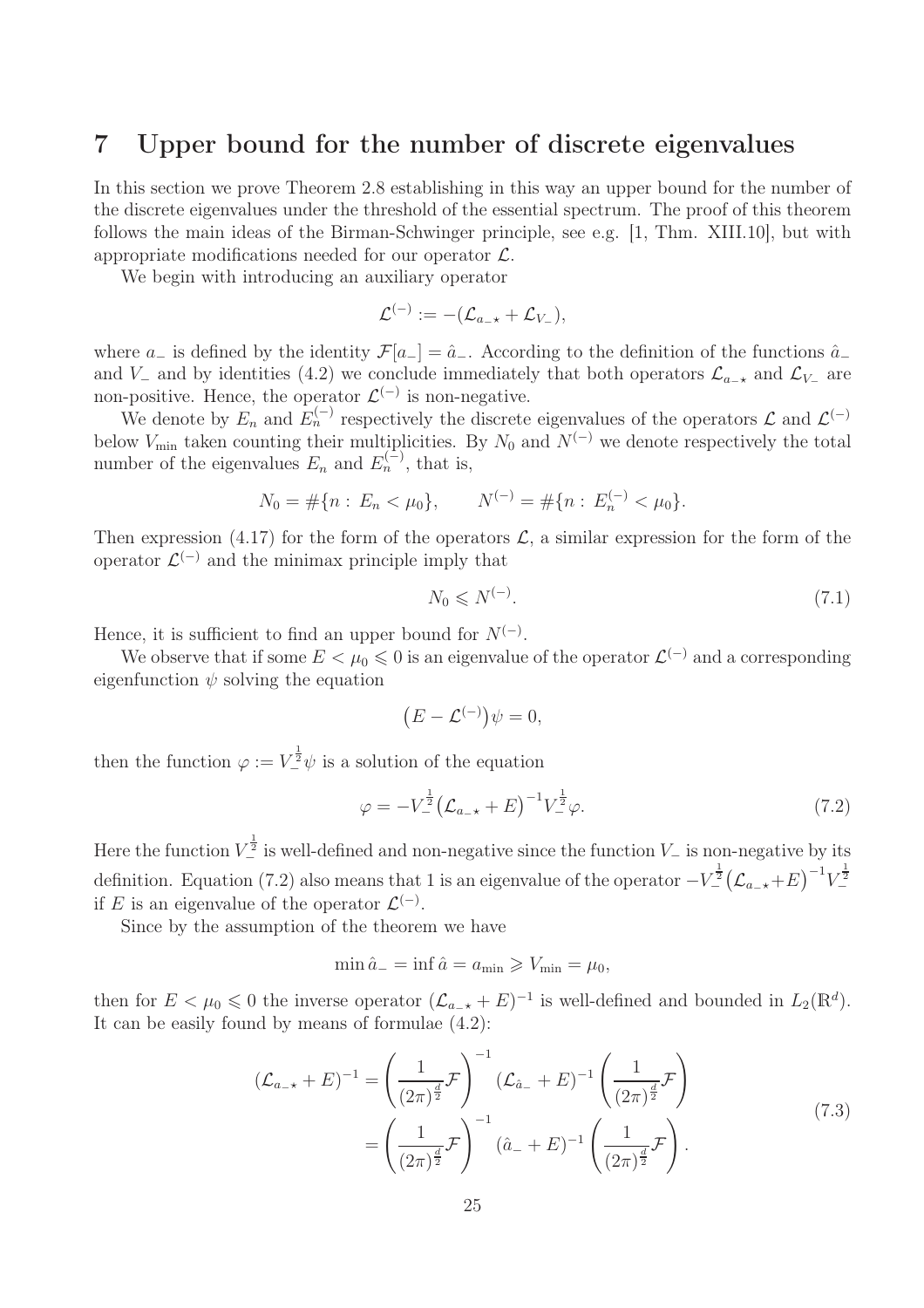Then, owing to a simple identity

$$
\frac{1}{\hat{a}_- + E} = \frac{1}{E}(1 + b_E), \qquad b_E := -\frac{\hat{a}_-}{\hat{a}_- + E},
$$

and  $(4.2)$ , we can rewrite formula  $(7.3)$  as

$$
(\mathcal{L}_{a_{-\star}} + E)^{-1} = \frac{1}{E} (\mathcal{I} + \mathcal{L}_{\hat{b}_E \star}), \qquad \hat{b}_E := \mathcal{F}[b_E]. \tag{7.4}
$$

We observe that the function  $\hat{b}_E(\xi)$  is strictly positive for all  $\xi \in \mathbb{R}^d$  and it increases monotonically in E. This implies immediately that the operator  $\mathcal{L}_{\hat{b}_E\star}$  is monotonically increasing in E in the sense of quadratic forms.

Substituting  $(7.4)$  into  $(7.2)$ , we obtain

$$
\varphi = -\frac{V_-}{E}\varphi - \frac{1}{E}V_-^{\frac{1}{2}}\mathcal{L}_{\hat{b}_E \star}V_-^{\frac{1}{2}}\varphi.
$$

Taking into consideration that  $E + V_- > 0$ , we denote  $\phi := (-(E + V_-))^{\frac{1}{2}}\varphi$  and we rewrite the above equation as

$$
Q_E \phi = \phi
$$
,  $Q_E := (-(E + V_-))^{-\frac{1}{2}} V_-^{\frac{1}{2}} \mathcal{L}_{\hat{b}_E \star} V_-^{\frac{1}{2}} (-(E + V_-))^{-\frac{1}{2}} \phi$ .

Hence, if  $E < \mu_0$  is an eigenvalue of the operator  $\mathcal{L}^{(-)}$ , then 1 is an eigenvalue of operator  $\mathcal{Q}_E$ . We observe that  $\mathcal{Q}_E$  is an integral operator:

$$
(\mathcal{Q}_E u)(x) = \int_{\mathbb{R}^d} Q_E(x, y) u(y) dy,
$$

where

$$
Q_E(x,y) := \left( - (E + V_-(x)) \right)^{\frac{1}{2}} V_-^{\frac{1}{2}}(x) \hat{b}_E(x-y) V_-^{\frac{1}{2}}(y) \left( - (E + V_-(y)) \right)^{\frac{1}{2}}.
$$
 (7.5)

By their definitions, both the functions  $V_-\$  and  $\hat{b}_E$  vanish at infinity. This ensures that the operator  $\mathcal{L}_{\hat{b}_E \star}$  is compact in  $L_2(\mathbb{R}^d)$  and therefore, the same is true for the operator  $\mathcal{Q}_E$ . And since the operator  $\mathcal{L}_{\hat{b}_{E\star}}$  is monotonically increasing in E in the sense of quadratic forms, we obtain the same property also for  $\mathcal{Q}_E$ . These two properties of the operator  $\mathcal{Q}_E$  yield that first, the spectrum of the operator  $\mathcal{Q}_E$  consists of discrete eigenvalues  $\lambda_m(E)$  and a possible point of continuous spectrum at zero, and second, these eigenvalues  $\lambda_m(E)$  increase as  $E \to \mu_0 - 0$ . In view of the latter property and the aforementioned relation between the eigenvalues of the operator  $\mathcal{L}^{(-)}$  and of  $\mathcal{Q}_E$ , if  $E_n^{(-)}$  is an eigenvalue of the operator  $\mathcal{L}^{(-)}$ , then  $\lambda_m(E_n^{(-)}) = 1$ for some m and  $\lambda_m(E) > 1$  as  $E \langle E_n^{(-)} \rangle$ . Hence, in order to count the total number of the eigenvalues  $E_n^{(-)}$ , it is sufficient to count the total number of the eigenvalues  $\lambda_m(E)$  passing through 1 as E goes to  $\mu_0$  from below. In view of an obvious inequality

$$
\sum_{m:\,\lambda_m(E)\geqslant 1}1\leqslant\sum_{m:\,\lambda_m(E)\geqslant 1}\lambda_m(E)
$$

by  $(7.5)$  we then get:

$$
N^{(-)} = \lim_{E \to \mu_0^-} \sum_{m: \lambda_m(E) \ge 1} 1 \le \lim_{E \to \mu_0^-} \sum_{m: \lambda_m(E) \ge 1} \lambda_m(E) = \lim_{E \to \mu_0^-} \text{Tr } Q_E
$$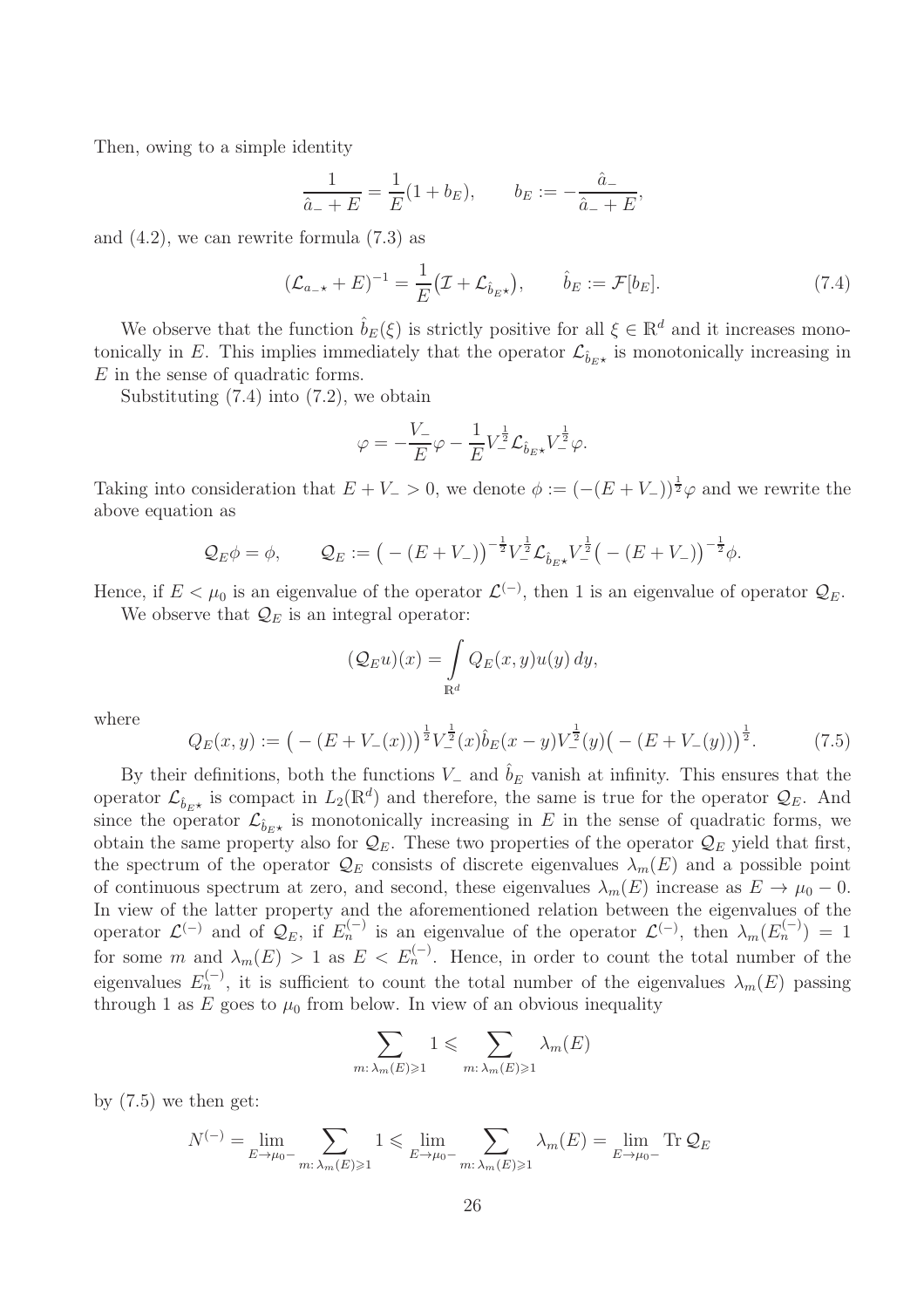$$
= \lim_{E \to \mu_0^-} \int_{\mathbb{R}^d} Q_E(x, x) dx = \lim_{E \to \mu_0^-} \hat{b}_E(0) \int_{\mathbb{R}^d} \frac{V_-(x)}{-(E + V_-(x))} dx = I_a I_v.
$$

In view of inequality (7.1), this completes the proof.

### 8 Infinite discrete spectrum

In this section we discuss the situations when the operator  $\mathcal L$  possesses infinitely many points of the discrete sprectrum, namely, we prove Theorem 2.7.

We first assume that inequalities (2.19) are satisfied. Since  $V(x) \equiv V_{\text{min}}$  on  $Q_r(x_0)$ , in view of (4.17) for each infinitely differentiable function u compactly supported in  $Q_r(x_0)$  we have

$$
\mathfrak{l}[u] - V_{\min} ||u||_{L_2(\mathbb{R}^d)}^2 = (\mathcal{L}_{a*}u, u)_{L_2(\mathbb{R}^d)} = (\hat{a}\hat{u}, \hat{u})_{L_2(\mathbb{R}^d)}, \qquad \hat{u} := \frac{1}{(2\pi)^{\frac{d}{2}}}\mathcal{F}[u].
$$

Inequalities (2.19) imply that  $\hat{a} \leq 0$  and  $\hat{a}$  is a non-trivial function. Therefore, this function is non-zero and negative on a set of positive measure; we denote this set by  $\Omega$ . Since the function u is compactly supported, its Fourier transform  $\hat{u}$  is analytic in  $\xi$ . Hence, it is non-zero on  $\Omega$ and we get

$$
\mathfrak{l}[u] - V_{\min} \|u\|_{L_2(\mathbb{R}^d)}^2 < 0 \qquad \text{for each} \quad u \in C_0^\infty(Q_r(x_0)).
$$

Since  $C_0^{\infty}(Q_r(x_0))$  is an infinite dimensional space, by the minimax principle the above inequality implies that the operator  $\mathcal L$  possesses infinitely many eigenvalues below the point  $\mu_0$ .

We proceed to the proving the second part of the theorem. Due to  $(6.8)$ , for an arbitrary function  $u \in C_0^{\infty}(\overline{Q_r(x_0)})$  continued by zero outside  $\overline{Q_r(x_0)}$  we have:

$$
\mathfrak{l}[u] - V_{\min} ||u||_{L_2(\mathbb{R}^d)}^2 = (\mathcal{L}_{a\star} u, u)_{L_2(\mathbb{R}^d)} \leqslant \sum_{n \in \mathbb{Z}^d} a_n |U_n|^2. \tag{8.1}
$$

By our assumptions, all Fourier coefficients satisfy  $a_n \leq 0$  and there exists an infinite subsequence of these coefficients, for which the latter inequality is strict. We denote such subsequence by  $n'$ and then by (8.1) we get:

$$
I[u] - V_{\min} ||u||^2_{L_2(\mathbb{R}^d)} \leqslant \sum_{n'} a_{n'} |U_{n'}|^2 < 0
$$

for u such that at least one of its coefficients  $U_{n'}$  is non-zero. It is clear that the space of such functions is infinite-dimensional and by the minimax principle we conclude on the existence of countably many eigenvalues below  $\mu_0$ . This completes the proof.

# Acknowledgments

D.I.B. was partially supported by the Czech Science Foundation within the project 22-18739S.